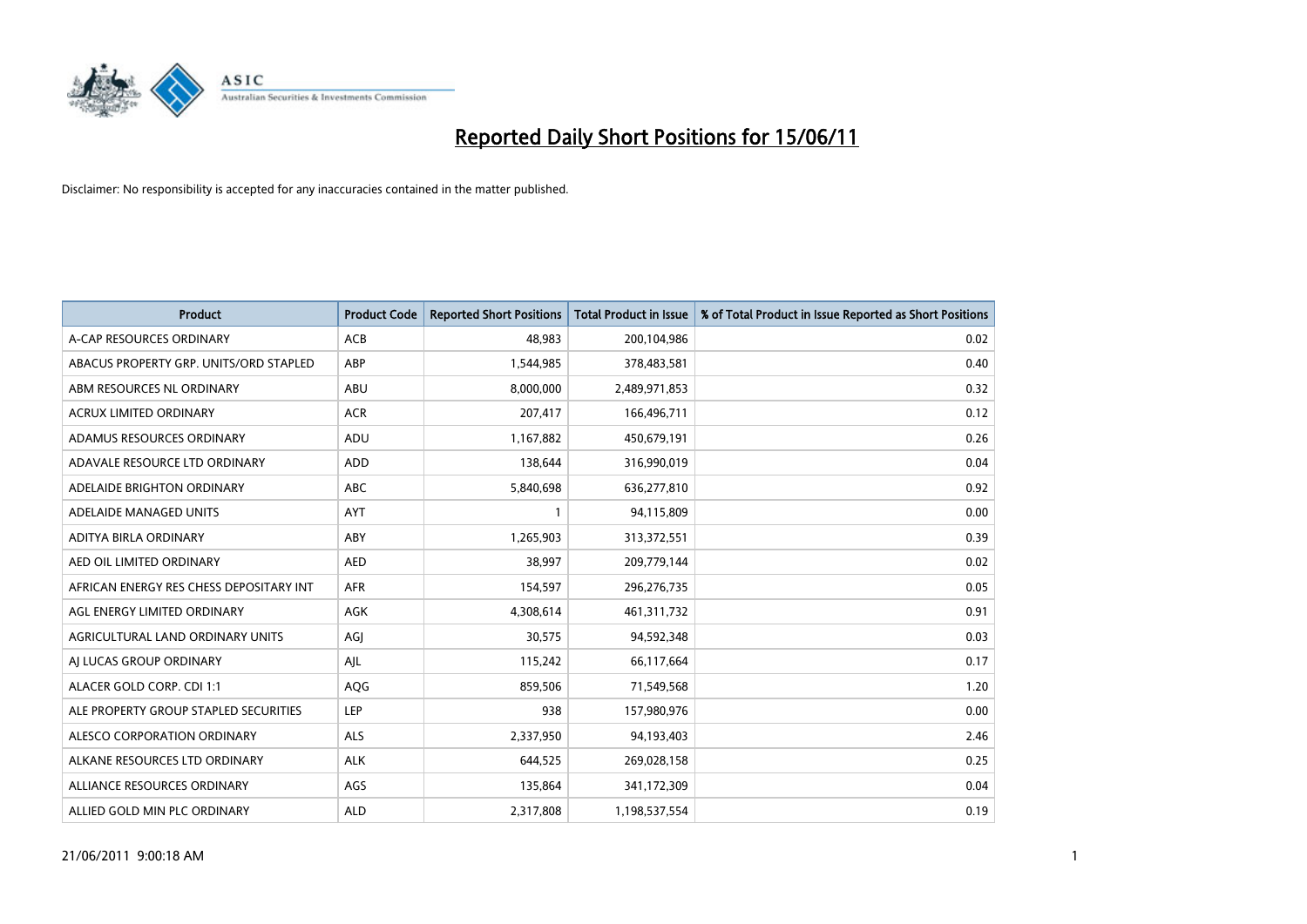

| <b>Product</b>                          | <b>Product Code</b> | <b>Reported Short Positions</b> | <b>Total Product in Issue</b> | % of Total Product in Issue Reported as Short Positions |
|-----------------------------------------|---------------------|---------------------------------|-------------------------------|---------------------------------------------------------|
| ALLMINE GROUP LTD ORDINARY              | <b>AZG</b>          | 29.742                          | 160,146,614                   | 0.02                                                    |
| ALTONA MINING LTD ORDINARY              | <b>AOH</b>          | 529,037                         | 472,133,029                   | 0.12                                                    |
| ALUMINA LIMITED ORDINARY                | <b>AWC</b>          | 27,360,783                      | 2,440,196,187                 | 1.10                                                    |
| AMADEUS ENERGY ORDINARY                 | AMU                 | 611,466                         | 300,288,855                   | 0.20                                                    |
| AMALGAMATED HOLDINGS ORDINARY           | AHD                 | 19,276                          | 157,461,063                   | 0.01                                                    |
| AMCOR LIMITED ORDINARY                  | <b>AMC</b>          | 8,763,748                       | 1,227,441,619                 | 0.69                                                    |
| AMP LIMITED ORDINARY                    | AMP                 | 12,183,516                      | 2,811,693,913                 | 0.41                                                    |
| AMPELLA MINING ORDINARY                 | <b>AMX</b>          | 882,822                         | 204,785,108                   | 0.42                                                    |
| ANSELL LIMITED ORDINARY                 | <b>ANN</b>          | 3,914,416                       | 133,011,550                   | 2.95                                                    |
| ANTARES ENERGY LTD ORDINARY             | <b>AZZ</b>          | 101,632                         | 275,974,167                   | 0.04                                                    |
| ANZ BANKING GRP LTD ORDINARY            | ANZ                 | 12,932,639                      | 2,597,231,242                 | 0.48                                                    |
| APA GROUP STAPLED SECURITIES            | <b>APA</b>          | 7,484,885                       | 556,193,951                   | 1.34                                                    |
| APEX MINERALS NL ORDINARY               | <b>AXM</b>          | 986.249                         | 5,550,243,713                 | 0.02                                                    |
| APN EUROPEAN RETAIL UNITS STAPLED SEC.  | <b>AEZ</b>          | 11,832                          | 544,910,660                   | 0.00                                                    |
| APN NEWS & MEDIA ORDINARY               | <b>APN</b>          | 23,855,998                      | 618,568,292                   | 3.86                                                    |
| AQUARIUS PLATINUM. ORDINARY             | <b>AOP</b>          | 5,295,613                       | 470,070,802                   | 1.09                                                    |
| AQUILA RESOURCES ORDINARY               | <b>AQA</b>          | 4,617,266                       | 374,368,499                   | 1.23                                                    |
| ARAFURA RESOURCE LTD ORDINARY           | <b>ARU</b>          | 5,873,508                       | 367,980,342                   | 1.60                                                    |
| ARB CORPORATION ORDINARY                | <b>ARP</b>          | 4,592                           | 72,481,302                    | 0.00                                                    |
| ARDENT LEISURE GROUP STAPLED SECURITIES | AAD                 | 463.107                         | 318,147,978                   | 0.14                                                    |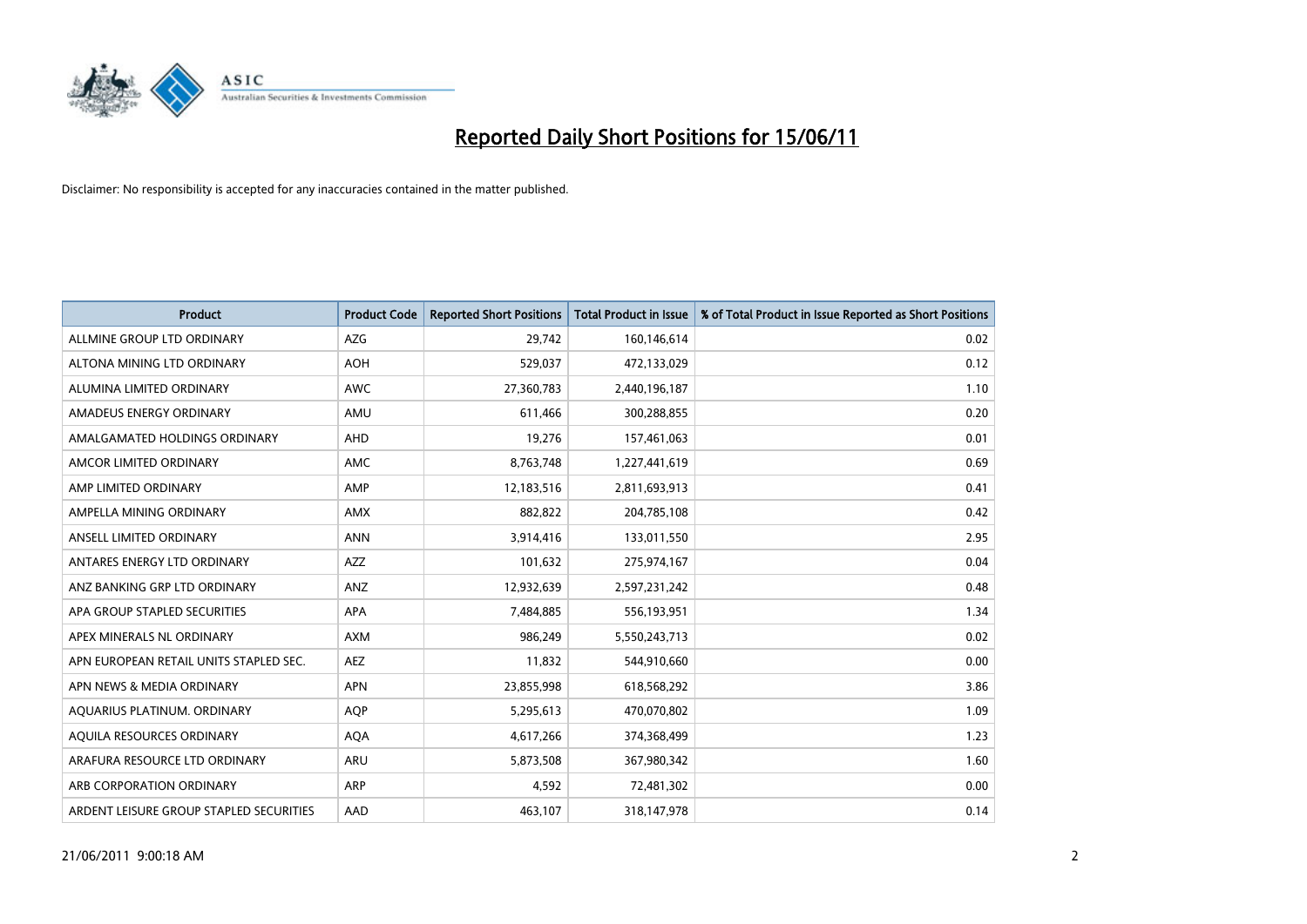

| <b>Product</b>                          | <b>Product Code</b> | <b>Reported Short Positions</b> | Total Product in Issue | % of Total Product in Issue Reported as Short Positions |
|-----------------------------------------|---------------------|---------------------------------|------------------------|---------------------------------------------------------|
| ARISTOCRAT LEISURE ORDINARY             | <b>ALL</b>          | 36,691,973                      | 536,480,307            | 6.83                                                    |
| ASCIANO LIMITED ORDINARY                | <b>AIO</b>          | 28,709,325                      | 2,926,103,883          | 0.98                                                    |
| ASG GROUP LIMITED ORDINARY              | <b>ASZ</b>          | 80.059                          | 169,117,796            | 0.05                                                    |
| ASPEN GROUP ORD/UNITS STAPLED           | <b>APZ</b>          | 1,083,103                       | 579,826,041            | 0.18                                                    |
| ASPIRE MINING LTD ORDINARY              | <b>AKM</b>          | 396,918                         | 539,971,483            | 0.07                                                    |
| <b>ASTON RES LTD ORDINARY</b>           | <b>AZT</b>          | 332,950                         | 204,527,604            | 0.15                                                    |
| ASTRO JAP PROP GROUP STAPLED SECURITIES | AJA                 | 22,085                          | 58,445,002             | 0.04                                                    |
| ASX LIMITED ORDINARY                    | <b>ASX</b>          | 1,852,505                       | 175,136,729            | 1.06                                                    |
| ATLANTIC LIMITED ORDINARY               | ATI                 | 171,448                         | 113,601,916            | 0.15                                                    |
| ATLAS IRON LIMITED ORDINARY             | <b>AGO</b>          | 3,288,168                       | 825,876,142            | 0.37                                                    |
| AURORA OIL & GAS ORDINARY               | <b>AUT</b>          | 6,595,316                       | 409,865,343            | 1.60                                                    |
| AUSDRILL LIMITED ORDINARY               | <b>ASL</b>          | 521,370                         | 301,419,184            | 0.16                                                    |
| AUSENCO LIMITED ORDINARY                | <b>AAX</b>          | 3,504,418                       | 122,987,022            | 2.84                                                    |
| <b>AUSTAL LIMITED ORDINARY</b>          | ASB                 | 254,625                         | 188,069,638            | 0.13                                                    |
| <b>AUSTAR UNITED ORDINARY</b>           | <b>AUN</b>          | 4,525,783                       | 1,271,505,737          | 0.35                                                    |
| AUSTBROKERS HOLDINGS ORDINARY           | <b>AUB</b>          | 8,798                           | 54,658,736             | 0.02                                                    |
| AUSTIN ENGINEERING ORDINARY             | ANG                 | 73,192                          | 71,714,403             | 0.10                                                    |
| <b>AUSTRALAND ASSETS ASSETS</b>         | AAZPB               | 1,168                           | 2,750,000              | 0.04                                                    |
| AUSTRALAND PROPERTY STAPLED SECURITY    | <b>ALZ</b>          | 827,274                         | 576,846,597            | 0.12                                                    |
| AUSTRALIAN AGRICULT. ORDINARY           | AAC                 | 1,408,097                       | 303,904,127            | 0.47                                                    |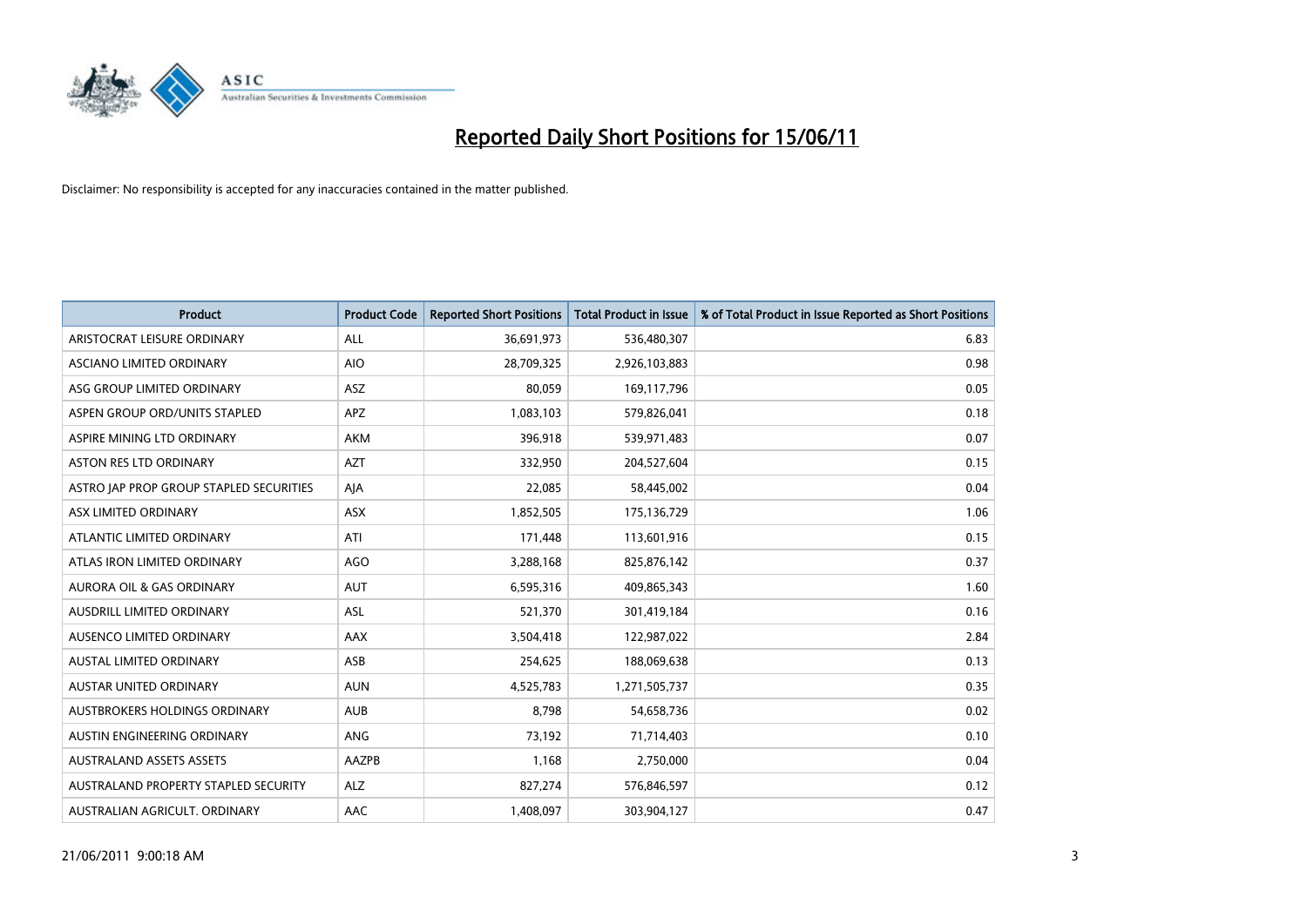

| <b>Product</b>                       | <b>Product Code</b> | <b>Reported Short Positions</b> | Total Product in Issue | % of Total Product in Issue Reported as Short Positions |
|--------------------------------------|---------------------|---------------------------------|------------------------|---------------------------------------------------------|
| <b>AUSTRALIAN EDUCATION UNITS</b>    | <b>AEU</b>          | 625,000                         | 175,465,397            | 0.36                                                    |
| AUSTRALIAN FOUNDAT, ORDINARY         | AFI                 | 10.761                          | 1,016,903,220          | 0.00                                                    |
| AUSTRALIAN INFRASTR, UNITS/ORDINARY  | <b>AIX</b>          | 2,178,844                       | 620,733,944            | 0.34                                                    |
| AUSTRALIAN MINES LTD ORDINARY        | <b>AUZ</b>          | 1,400,000                       | 576,910,315            | 0.24                                                    |
| AUSTRALIAN PHARM, ORDINARY           | API                 | 791,080                         | 488,115,883            | 0.15                                                    |
| AUTOMOTIVE HOLDINGS ORDINARY         | <b>AHE</b>          | 118,496                         | 260,345,713            | 0.04                                                    |
| AVEXA LIMITED ORDINARY               | <b>AVX</b>          | 243,657                         | 847,688,779            | 0.03                                                    |
| AWE LIMITED ORDINARY                 | <b>AWE</b>          | 2,734,385                       | 521,871,941            | 0.53                                                    |
| AZUMAH RESOURCES ORDINARY            | <b>AZM</b>          | 312,064                         | 281,650,355            | 0.11                                                    |
| <b>BANDANNA ENERGY ORDINARY</b>      | <b>BND</b>          | 902,807                         | 426,515,482            | 0.21                                                    |
| BANK OF QUEENSLAND. ORDINARY         | <b>BOQ</b>          | 3,863,020                       | 225,369,547            | 1.71                                                    |
| <b>BANNERMAN RESOURCES ORDINARY</b>  | <b>BMN</b>          | 228,301                         | 234,435,934            | 0.09                                                    |
| <b>BASE RES LIMITED ORDINARY</b>     | <b>BSE</b>          | 143,671                         | 165,341,114            | 0.09                                                    |
| <b>BATHURST RESOURCES ORDINARY</b>   | <b>BTU</b>          | 7,193,308                       | 666,141,330            | 1.07                                                    |
| <b>BAUXITE RESOURCE LTD ORDINARY</b> | <b>BAU</b>          | 109,797                         | 235,379,896            | 0.05                                                    |
| <b>BC IRON LIMITED ORDINARY</b>      | <b>BCI</b>          | 261,075                         | 94,381,000             | 0.27                                                    |
| BEACH ENERGY LIMITED ORDINARY        | <b>BPT</b>          | 4,339,083                       | 1,102,788,311          | 0.38                                                    |
| BEADELL RESOURCE LTD ORDINARY        | <b>BDR</b>          | 1,605,965                       | 622,372,828            | 0.25                                                    |
| BENDIGO AND ADELAIDE ORDINARY        | <b>BEN</b>          | 7,002,774                       | 360,282,697            | 1.93                                                    |
| BERKELEY RESOURCES ORDINARY          | <b>BKY</b>          | 1,186,772                       | 174.298.273            | 0.68                                                    |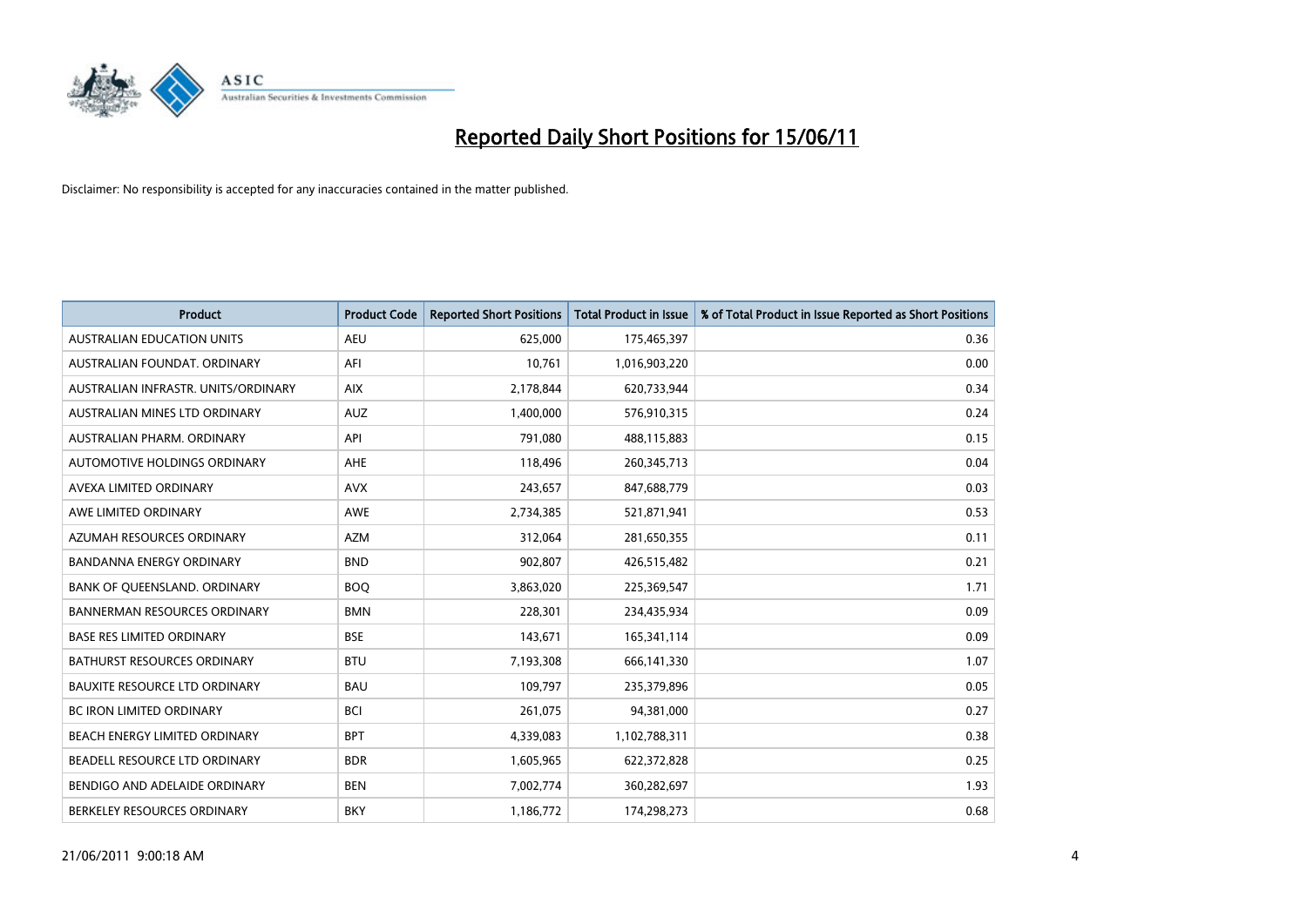

| <b>Product</b>                       | <b>Product Code</b> | <b>Reported Short Positions</b> | <b>Total Product in Issue</b> | % of Total Product in Issue Reported as Short Positions |
|--------------------------------------|---------------------|---------------------------------|-------------------------------|---------------------------------------------------------|
| BETASHARES ASX RES ETF UNITS         | <b>ORE</b>          | 158,220                         | 4,519,432                     | 3.50                                                    |
| BHP BILLITON LIMITED ORDINARY        | <b>BHP</b>          | 47,515,714                      | 3,209,181,688                 | 1.45                                                    |
| <b>BILLABONG ORDINARY</b>            | <b>BBG</b>          | 14,594,704                      | 254,037,587                   | 5.72                                                    |
| <b>BIOTA HOLDINGS ORDINARY</b>       | <b>BTA</b>          | 2,243,070                       | 181,417,556                   | 1.23                                                    |
| <b>BISALLOY STEEL ORDINARY</b>       | <b>BIS</b>          | 84,480                          | 216,455,965                   | 0.04                                                    |
| BKI INVESTMENT LTD ORDINARY          | <b>BKI</b>          | 508                             | 422,863,407                   | 0.00                                                    |
| <b>BLACKMORES LIMITED ORDINARY</b>   | <b>BKL</b>          | 10,543                          | 16,744,292                    | 0.06                                                    |
| <b>BLACKTHORN RESOURCES ORDINARY</b> | <b>BTR</b>          | 35,848                          | 122,918,000                   | 0.03                                                    |
| <b>BLUESCOPE STEEL LTD ORDINARY</b>  | <b>BSL</b>          | 48,632,339                      | 1,842,207,385                 | 2.65                                                    |
| <b>BOART LONGYEAR ORDINARY</b>       | <b>BLY</b>          | 5,693,959                       | 461,163,412                   | 1.24                                                    |
| <b>BOOM LOGISTICS ORDINARY</b>       | <b>BOL</b>          | 337,999                         | 461,500,712                   | 0.07                                                    |
| BORAL LIMITED. ORDINARY              | <b>BLD</b>          | 34,605,686                      | 729,925,990                   | 4.72                                                    |
| BOTSWANA METALS LTD ORDINARY         | <b>BML</b>          | 7,000                           | 143,717,013                   | 0.00                                                    |
| <b>BOW ENERGY LIMITED ORDINARY</b>   | <b>BOW</b>          | 8,197,444                       | 349,517,229                   | 2.35                                                    |
| <b>BRADKEN LIMITED ORDINARY</b>      | <b>BKN</b>          | 2,717,307                       | 161,532,428                   | 1.68                                                    |
| <b>BRAMBLES LIMITED ORDINARY</b>     | <b>BXB</b>          | 24,762,178                      | 1,479,362,454                 | 1.64                                                    |
| BREVILLE GROUP LTD ORDINARY          | <b>BRG</b>          | 2,739                           | 129,995,322                   | 0.00                                                    |
| <b>BRICKWORKS LIMITED ORDINARY</b>   | <b>BKW</b>          | 19,487                          | 147,567,333                   | 0.01                                                    |
| <b>BROCKMAN RESOURCES ORDINARY</b>   | <b>BRM</b>          | 155,740                         | 144,803,151                   | 0.11                                                    |
| BT INVESTMENT MNGMNT ORDINARY        | <b>BTT</b>          | 556,719                         | 160,000,000                   | 0.35                                                    |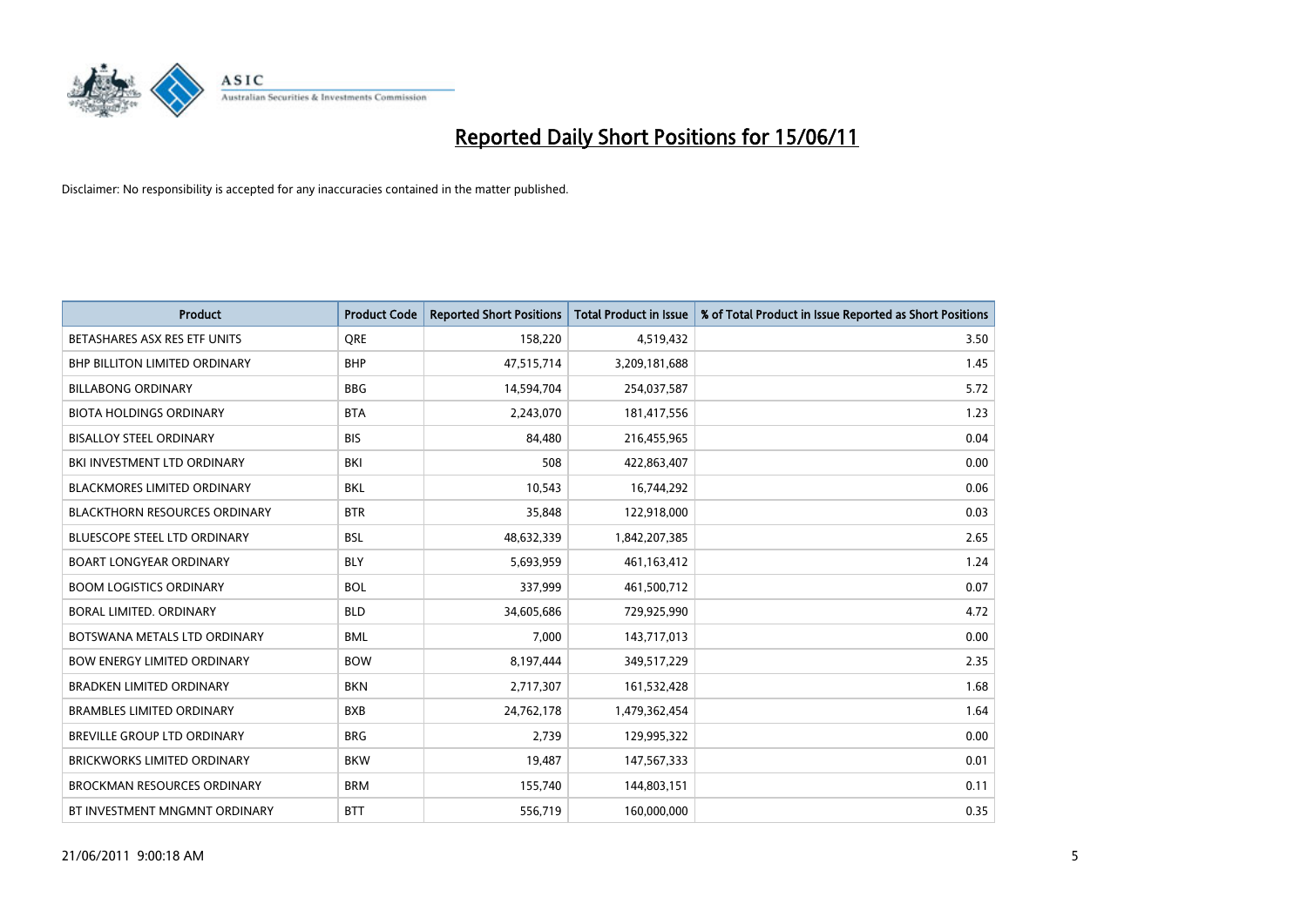

| <b>Product</b>                        | <b>Product Code</b> | <b>Reported Short Positions</b> | <b>Total Product in Issue</b> | % of Total Product in Issue Reported as Short Positions |
|---------------------------------------|---------------------|---------------------------------|-------------------------------|---------------------------------------------------------|
| <b>BURU ENERGY ORDINARY</b>           | <b>BRU</b>          | 5,533,251                       | 182,840,549                   | 3.03                                                    |
| <b>BWP TRUST ORDINARY UNITS</b>       | <b>BWP</b>          | 1,613,558                       | 520,012,793                   | 0.28                                                    |
| CABCHARGE AUSTRALIA ORDINARY          | CAB                 | 1,079,525                       | 120,437,014                   | 0.88                                                    |
| CALTEX AUSTRALIA ORDINARY             | <b>CTX</b>          | 7,112,049                       | 270,000,000                   | 2.61                                                    |
| <b>CAMPBELL BROTHERS ORDINARY</b>     | <b>CPB</b>          | 46,115                          | 67,503,411                    | 0.06                                                    |
| CAPE LAMBERT RES LTD ORDINARY         | <b>CFE</b>          | 1,296,121                       | 571,849,603                   | 0.21                                                    |
| CARABELLA RES LTD ORDINARY            | <b>CLR</b>          | 14,707                          | 81,626,580                    | 0.02                                                    |
| <b>CARBON ENERGY ORDINARY</b>         | <b>CNX</b>          | 1,729,132                       | 698,517,858                   | 0.23                                                    |
| <b>CARDNO LIMITED ORDINARY</b>        | <b>CDD</b>          | 4,408                           | 106,863,041                   | 0.00                                                    |
| CARNARVON PETROLEUM ORDINARY          | <b>CVN</b>          | 17,188,313                      | 687,820,634                   | 2.50                                                    |
| <b>CARNEGIE WAVE ENERGY ORDINARY</b>  | <b>CWE</b>          | 83,000                          | 899,087,627                   | 0.01                                                    |
| CARPATHIAN RESOURCES ORDINARY         | <b>CPN</b>          | 75,000                          | 265,533,501                   | 0.03                                                    |
| CARPENTARIA EXP. LTD ORDINARY         | CAP                 | 9,777                           | 98,741,301                    | 0.01                                                    |
| CARSALES.COM LTD ORDINARY             | <b>CRZ</b>          | 8,400,764                       | 234,348,300                   | 3.61                                                    |
| CASH CONVERTERS ORD/DIV ACCESS        | CCV                 | 68.191                          | 379,761,025                   | 0.01                                                    |
| <b>CASPIAN OIL &amp; GAS ORDINARY</b> | <b>CIG</b>          | 50,000                          | 1,331,500,513                 | 0.00                                                    |
| CATALPA RESOURCES ORDINARY            | CAH                 | 657,568                         | 178,031,701                   | 0.35                                                    |
| <b>CEC GROUP LIMITED ORDINARY</b>     | <b>CEG</b>          | 1,750                           | 79,662,662                    | 0.00                                                    |
| <b>CELLNET GROUP ORDINARY</b>         | <b>CLT</b>          | 1,342                           | 61,286,754                    | 0.00                                                    |
| CENTRAL PETROLEUM ORDINARY            | <b>CTP</b>          | 11,455                          | 982,298,842                   | 0.00                                                    |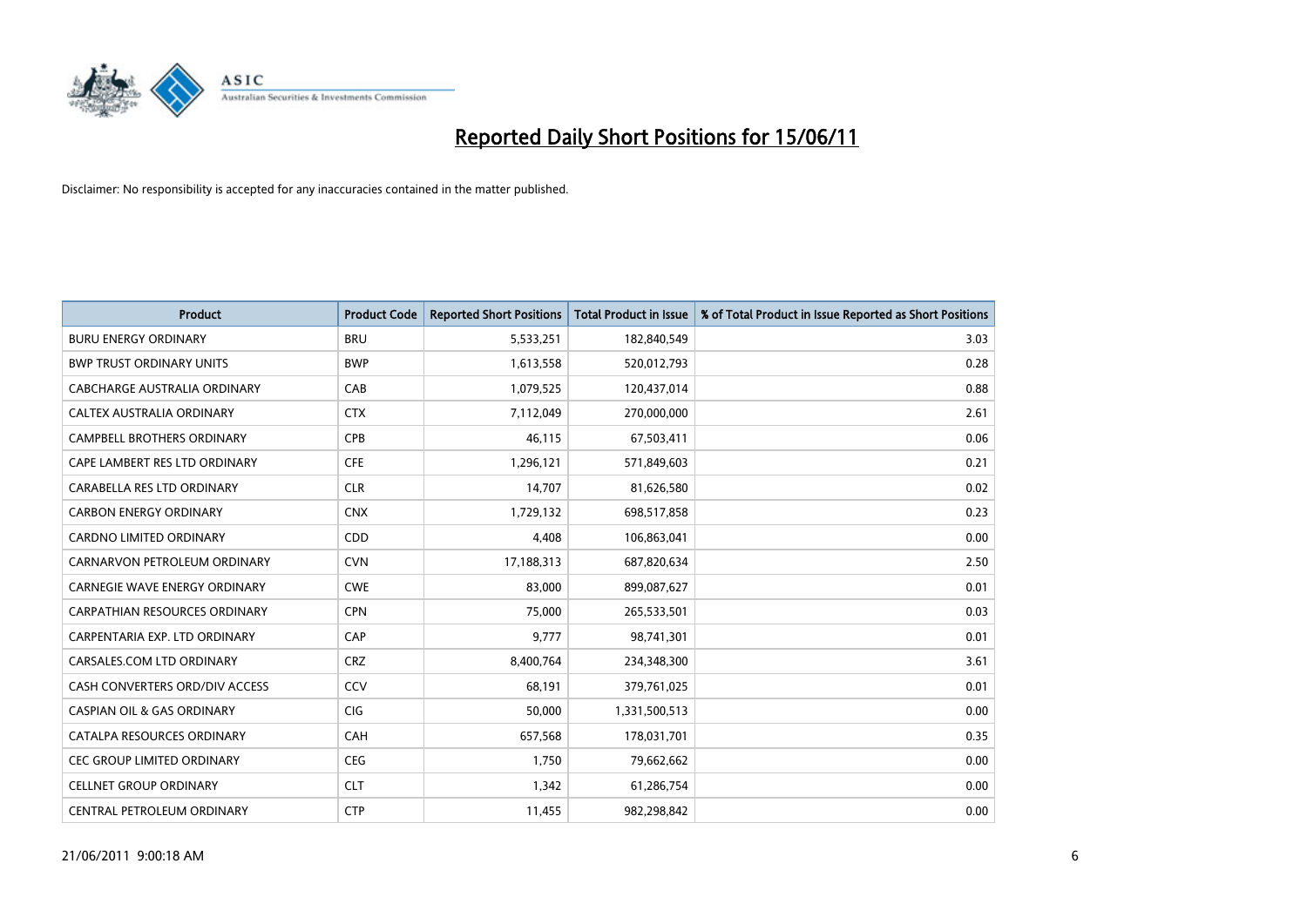

| <b>Product</b>                             | <b>Product Code</b> | <b>Reported Short Positions</b> | Total Product in Issue | % of Total Product in Issue Reported as Short Positions |
|--------------------------------------------|---------------------|---------------------------------|------------------------|---------------------------------------------------------|
| <b>CENTRO PROPERTIES UNITS/ORD STAPLED</b> | <b>CNP</b>          | 6,692                           | 972,414,514            | 0.00                                                    |
| CENTRO RETAIL GROUP STAPLED SECURITIES     | <b>CER</b>          | 2,158,750                       | 2,286,399,424          | 0.09                                                    |
| <b>CERAMIC FUEL CELLS ORDINARY</b>         | <b>CFU</b>          | 1,257,073                       | 1,201,353,566          | 0.10                                                    |
| <b>CFS RETAIL PROPERTY UNITS</b>           | <b>CFX</b>          | 46,328,545                      | 2,839,591,911          | 1.60                                                    |
| CGA MINING LIMITED ORDINARY                | CGX                 | 237,913                         | 333,265,726            | 0.07                                                    |
| <b>CHALLENGER DIV.PRO. STAPLED UNITS</b>   | <b>CDI</b>          | 98.054                          | 908,316,513            | 0.01                                                    |
| <b>CHALLENGER INFRAST, STAPLED UNITS</b>   | <b>CIF</b>          | 13,519                          | 316,223,785            | 0.00                                                    |
| <b>CHALLENGER LIMITED ORDINARY</b>         | <b>CGF</b>          | 6,914,796                       | 498,608,162            | 1.37                                                    |
| CHANDLER MACLEOD LTD ORDINARY              | <b>CMG</b>          | 11,970                          | 463,971,344            | 0.00                                                    |
| CHARTER HALL GROUP STAPLED US PROHIBIT.    | <b>CHC</b>          | 1,442,104                       | 306,341,814            | 0.45                                                    |
| <b>CHARTER HALL OFFICE UNIT</b>            | COO                 | 4,757,248                       | 493,319,730            | 0.95                                                    |
| <b>CHARTER HALL RETAIL UNITS</b>           | <b>COR</b>          | 361,187                         | 305,200,723            | 0.10                                                    |
| CHEMGENEX PHARMACEUT ORDINARY              | <b>CXS</b>          | 16,659                          | 313,558,870            | 0.01                                                    |
| CITIGOLD CORP LTD ORDINARY                 | <b>CTO</b>          | 2,059,217                       | 1,105,078,301          | 0.18                                                    |
| <b>CLARIUS GRP LTD ORDINARY</b>            | <b>CND</b>          | 192,612                         | 88,128,815             | 0.22                                                    |
| CLINUVEL PHARMACEUT, ORDINARY              | CUV                 | 4,127                           | 30,381,706             | 0.01                                                    |
| <b>CLOUGH LIMITED ORDINARY</b>             | <b>CLO</b>          | 286,715                         | 769,801,269            | 0.03                                                    |
| <b>COAL &amp; ALLIED ORDINARY</b>          | <b>CNA</b>          | 9,148                           | 86,584,735             | 0.01                                                    |
| COAL OF AFRICA LTD ORDINARY                | <b>CZA</b>          | 403,139                         | 531,139,661            | 0.08                                                    |
| COALSPUR MINES LTD ORDINARY                | <b>CPL</b>          | 1,232,767                       | 532,215,816            | 0.22                                                    |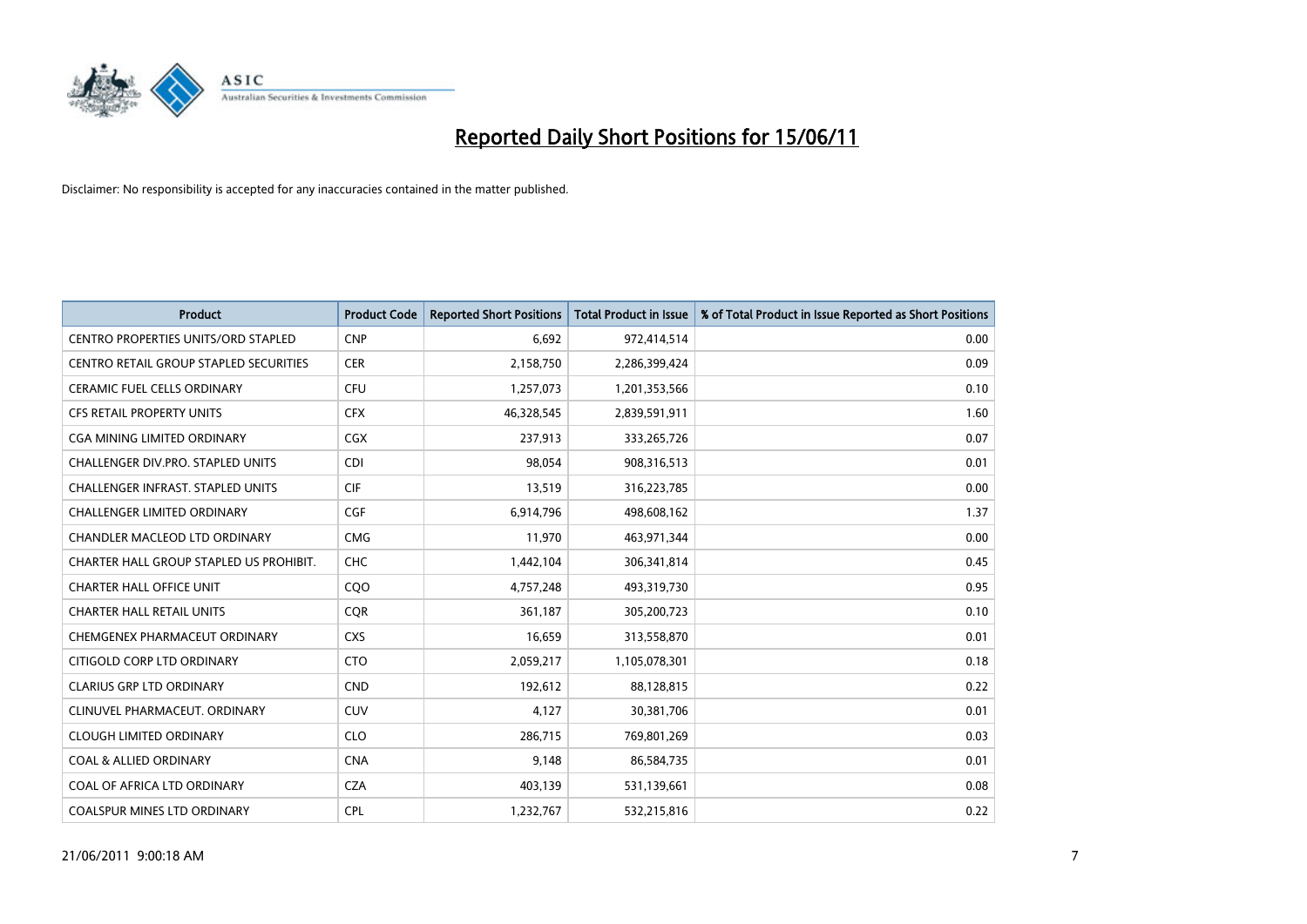

| <b>Product</b>                       | <b>Product Code</b> | <b>Reported Short Positions</b> | <b>Total Product in Issue</b> | % of Total Product in Issue Reported as Short Positions |
|--------------------------------------|---------------------|---------------------------------|-------------------------------|---------------------------------------------------------|
| <b>COALWORKS LIMITED ORDINARY</b>    | <b>CWK</b>          | 261,303                         | 149,088,955                   | 0.18                                                    |
| COCA-COLA AMATIL ORDINARY            | <b>CCL</b>          | 8,193,198                       | 757,981,346                   | 1.06                                                    |
| <b>COCHLEAR LIMITED ORDINARY</b>     | <b>COH</b>          | 1,602,268                       | 56,745,023                    | 2.81                                                    |
| COCKATOO COAL ORDINARY               | <b>COK</b>          | 8,643,230                       | 1,016,096,908                 | 0.83                                                    |
| <b>COFFEY INTERNATIONAL ORDINARY</b> | <b>COF</b>          | 115,122                         | 134,066,081                   | 0.09                                                    |
| <b>COKAL LTD ORDINARY</b>            | <b>CKA</b>          | 392,815                         | 128,495,735                   | 0.31                                                    |
| COMMONWEALTH BANK, ORDINARY          | CBA                 | 20,077,954                      | 1,558,637,244                 | 1.25                                                    |
| COMMONWEALTH PROP ORDINARY UNITS     | <b>CPA</b>          | 54,543,795                      | 2,449,599,711                 | 2.21                                                    |
| <b>COMPASS RESOURCES ORDINARY</b>    | <b>CMR</b>          | 160,952                         | 147,402,920                   | 0.11                                                    |
| <b>COMPUTERSHARE LTD ORDINARY</b>    | <b>CPU</b>          | 5,550,235                       | 555,664,059                   | 0.95                                                    |
| CONNECTEAST GROUP STAPLED            | CEU                 | 22,039,004                      | 3,940,145,951                 | 0.57                                                    |
| CONQUEST MINING ORDINARY             | CQT                 | 590,707                         | 583,241,478                   | 0.09                                                    |
| CONSOLIDATED MEDIA. ORDINARY         | <b>CMI</b>          | 3,520,465                       | 561,834,996                   | 0.63                                                    |
| <b>CONTANGO MICROCAP ORDINARY</b>    | <b>CTN</b>          | 7,500                           | 146,423,793                   | 0.01                                                    |
| CONTINENTAL COAL LTD ORDINARY        | CCC                 | 729,225                         | 1,980,616,757                 | 0.04                                                    |
| <b>COOPER ENERGY LTD ORDINARY</b>    | <b>COE</b>          | 89,539                          | 292,576,001                   | 0.03                                                    |
| <b>COPPER STRIKE LTD ORDINARY</b>    | <b>CSE</b>          | 714                             | 129,455,571                   | 0.00                                                    |
| <b>CORDLIFE LIMITED ORDINARY</b>     | CBB                 |                                 | 145,360,920                   | 0.00                                                    |
| <b>COUNT FINANCIAL ORDINARY</b>      | COU                 | 721,583                         | 262,212,976                   | 0.28                                                    |
| <b>CREDIT CORP GROUP ORDINARY</b>    | <b>CCP</b>          | 11,857                          | 45,210,752                    | 0.03                                                    |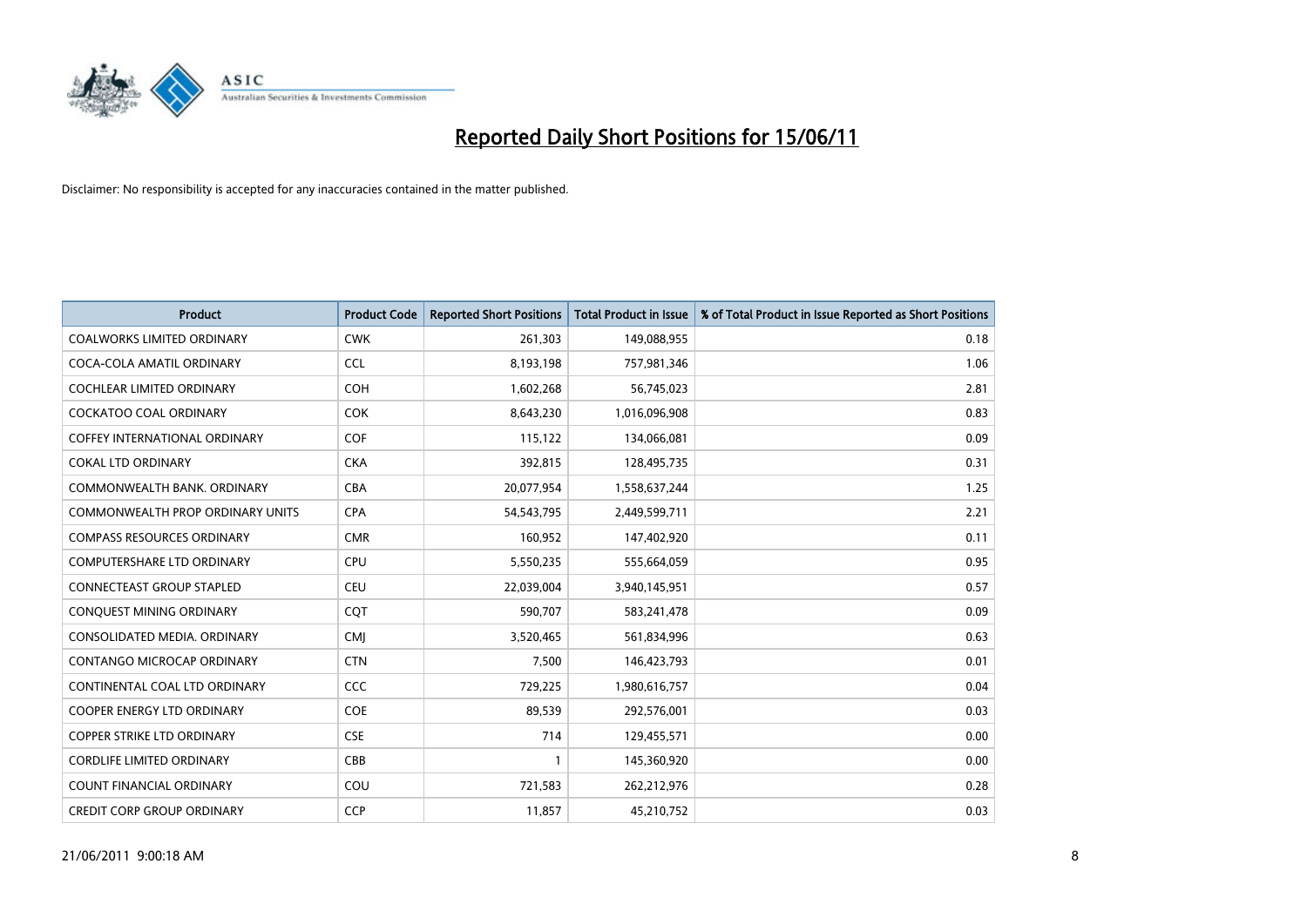

| <b>Product</b>                          | <b>Product Code</b> | <b>Reported Short Positions</b> | <b>Total Product in Issue</b> | % of Total Product in Issue Reported as Short Positions |
|-----------------------------------------|---------------------|---------------------------------|-------------------------------|---------------------------------------------------------|
| <b>CROMWELL PROP STAPLED SECURITIES</b> | <b>CMW</b>          | 278,335                         | 964,737,315                   | 0.03                                                    |
| <b>CROWN LIMITED ORDINARY</b>           | <b>CWN</b>          | 3,680,544                       | 754,131,800                   | 0.47                                                    |
| <b>CSG LIMITED ORDINARY</b>             | CSV                 | 1,035,233                       | 282,567,499                   | 0.37                                                    |
| <b>CSL LIMITED ORDINARY</b>             | <b>CSL</b>          | 7,928,898                       | 529,396,133                   | 1.46                                                    |
| <b>CSR LIMITED ORDINARY</b>             | <b>CSR</b>          | 16,889,830                      | 506,000,315                   | 3.33                                                    |
| <b>CUDECO LIMITED ORDINARY</b>          | CDU                 | 363,287                         | 145,512,643                   | 0.24                                                    |
| <b>CUSTOMERS LIMITED ORDINARY</b>       | CUS                 | 167,659                         | 134,869,357                   | 0.12                                                    |
| DART ENERGY LTD ORDINARY                | <b>DTE</b>          | 5,075,462                       | 720,674,545                   | 0.69                                                    |
| DAVID JONES LIMITED ORDINARY            | <b>DJS</b>          | 34,048,936                      | 520,751,395                   | 6.53                                                    |
| DECMIL GROUP LIMITED ORDINARY           | <b>DCG</b>          | 17,397                          | 124,204,568                   | 0.01                                                    |
| DEEP YELLOW LIMITED ORDINARY            | <b>DYL</b>          | 32,494                          | 1,127,534,458                 | 0.00                                                    |
| DEVINE LIMITED ORDINARY                 | <b>DVN</b>          | 1,000                           | 634,918,223                   | 0.00                                                    |
| DEXUS PROPERTY GROUP STAPLED UNITS      | <b>DXS</b>          | 49,238,878                      | 4,839,024,176                 | 0.99                                                    |
| DISCOVERY METALS LTD ORDINARY           | <b>DML</b>          | 6,134,805                       | 437,114,481                   | 1.41                                                    |
| DOMINO PIZZA ENTERPR ORDINARY           | <b>DMP</b>          | 245,154                         | 68,407,674                    | 0.36                                                    |
| DOWNER EDI LIMITED ORDINARY             | <b>DOW</b>          | 6,653,571                       | 429,100,296                   | 1.56                                                    |
| DRAGON MINING LTD ORDINARY              | <b>DRA</b>          | 8,647                           | 75,170,613                    | 0.01                                                    |
| DUET GROUP STAPLED US PROHIBIT.         | <b>DUE</b>          | 2,397,954                       | 909,692,991                   | 0.26                                                    |
| DULUXGROUP LIMITED ORDINARY             | <b>DLX</b>          | 7,147,792                       | 367,456,259                   | 1.92                                                    |
| DWS ADVANCED ORDINARY                   | <b>DWS</b>          | 141,881                         | 132,362,763                   | 0.11                                                    |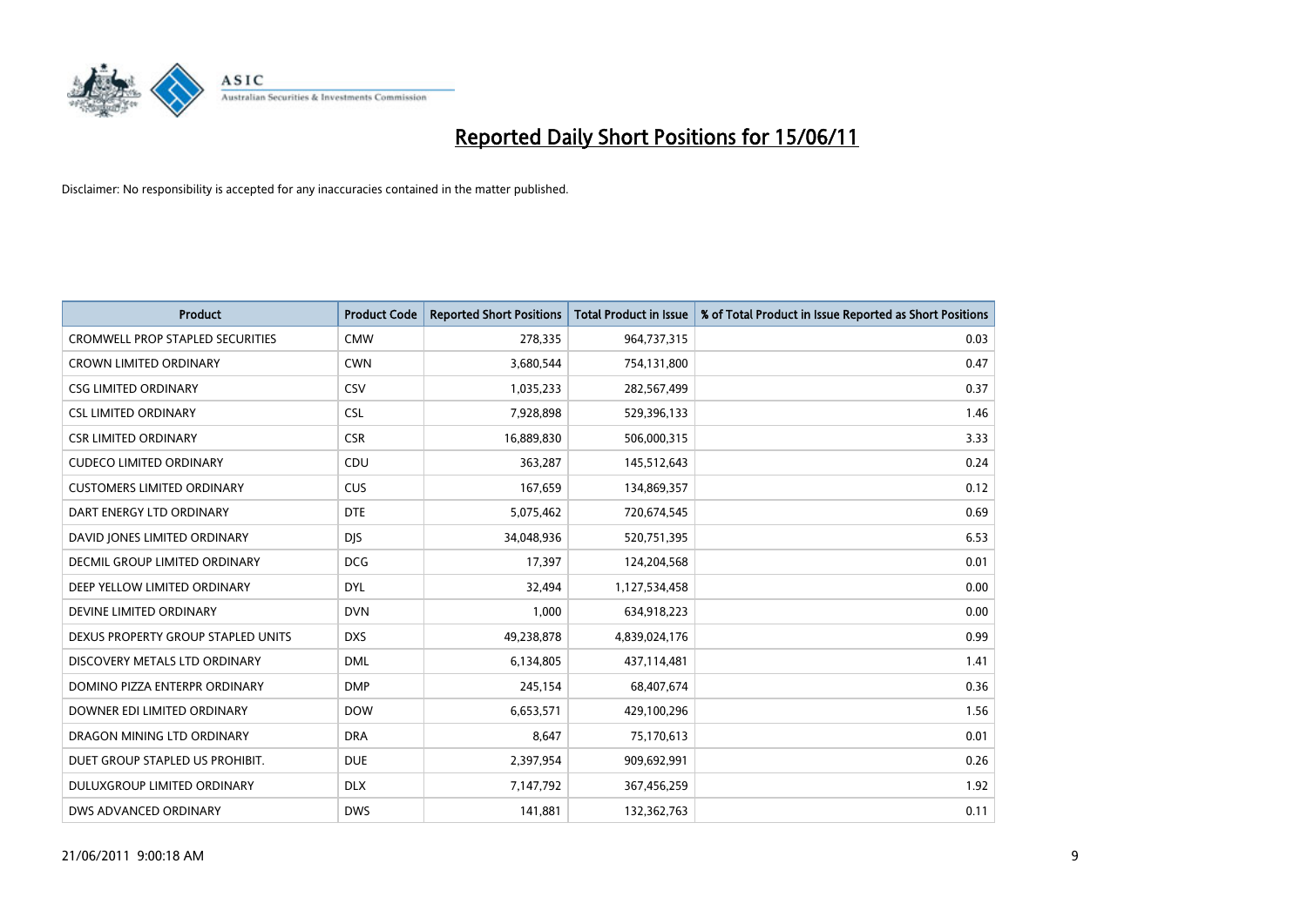

| <b>Product</b>                            | <b>Product Code</b> | <b>Reported Short Positions</b> | Total Product in Issue | % of Total Product in Issue Reported as Short Positions |
|-------------------------------------------|---------------------|---------------------------------|------------------------|---------------------------------------------------------|
| <b>EASTERN STAR GAS ORDINARY</b>          | ESG                 | 8,996,905                       | 991,567,041            | 0.90                                                    |
| ECHO ENTERTAINMENT ORDINARY               | <b>EGP</b>          | 5,570,136                       | 688,019,737            | 0.80                                                    |
| EDT RETAIL TRUST UNITS                    | <b>EDT</b>          | 889,779                         | 4,700,290,868          | 0.02                                                    |
| ELDERS LIMITED HYBRIDS                    | <b>ELDPA</b>        | 43,286                          | 1,500,000              | 2.89                                                    |
| <b>ELDERS LIMITED ORDINARY</b>            | <b>ELD</b>          | 15,481,559                      | 448,598,480            | 3.43                                                    |
| ELDORADO GOLD CORP CDI 1:1                | EAU                 | 127,829                         | 12,695,323             | 1.00                                                    |
| ELEMENTAL MINERALS ORDINARY               | <b>ELM</b>          | 69,750                          | 171,284,443            | 0.04                                                    |
| ELEMENTOS LIMITED ORDINARY                | <b>ELT</b>          | 8                               | 77,068,979             | 0.00                                                    |
| ELIXIR PETROLEUM LTD ORDINARY             | <b>EXR</b>          | 324,400                         | 188,988,472            | 0.17                                                    |
| <b>EMECO HOLDINGS ORDINARY</b>            | <b>EHL</b>          | 1,500,328                       | 631,237,586            | 0.23                                                    |
| ENERGY RESOURCES ORDINARY 'A'             | <b>ERA</b>          | 5,733,580                       | 190,737,934            | 3.00                                                    |
| <b>ENERGY WORLD CORPOR, ORDINARY</b>      | <b>EWC</b>          | 21,889,554                      | 1,561,166,672          | 1.39                                                    |
| ENTEK ENERGY LTD ORDINARY                 | <b>ETE</b>          | 489,903                         | 408,525,909            | 0.12                                                    |
| <b>ENTELLECT LIMITED ORDINARY</b>         | <b>ESN</b>          | 464,050                         | 87,239,240             | 0.53                                                    |
| <b>ENVESTRA LIMITED ORDINARY</b>          | <b>ENV</b>          | 4,273,080                       | 1,468,560,201          | 0.30                                                    |
| EQUINOX MINERALS LTD CHESS DEPOSITARY INT | EON                 | 1,026,416                       | 879,495,876            | 0.10                                                    |
| EVEREST FINANCIAL ORDINARY                | EFG                 | 4,300                           | 25,143,824             | 0.02                                                    |
| EXTRACT RESOURCES ORDINARY                | <b>EXT</b>          | 647,643                         | 251,191,285            | 0.25                                                    |
| FAIRFAX MEDIA LTD ORDINARY                | <b>FXI</b>          | 302,437,116                     | 2,351,955,725          | 12.85                                                   |
| <b>FAR LTD ORDINARY</b>                   | <b>FAR</b>          | 21,000,000                      | 1,245,351,164          | 1.69                                                    |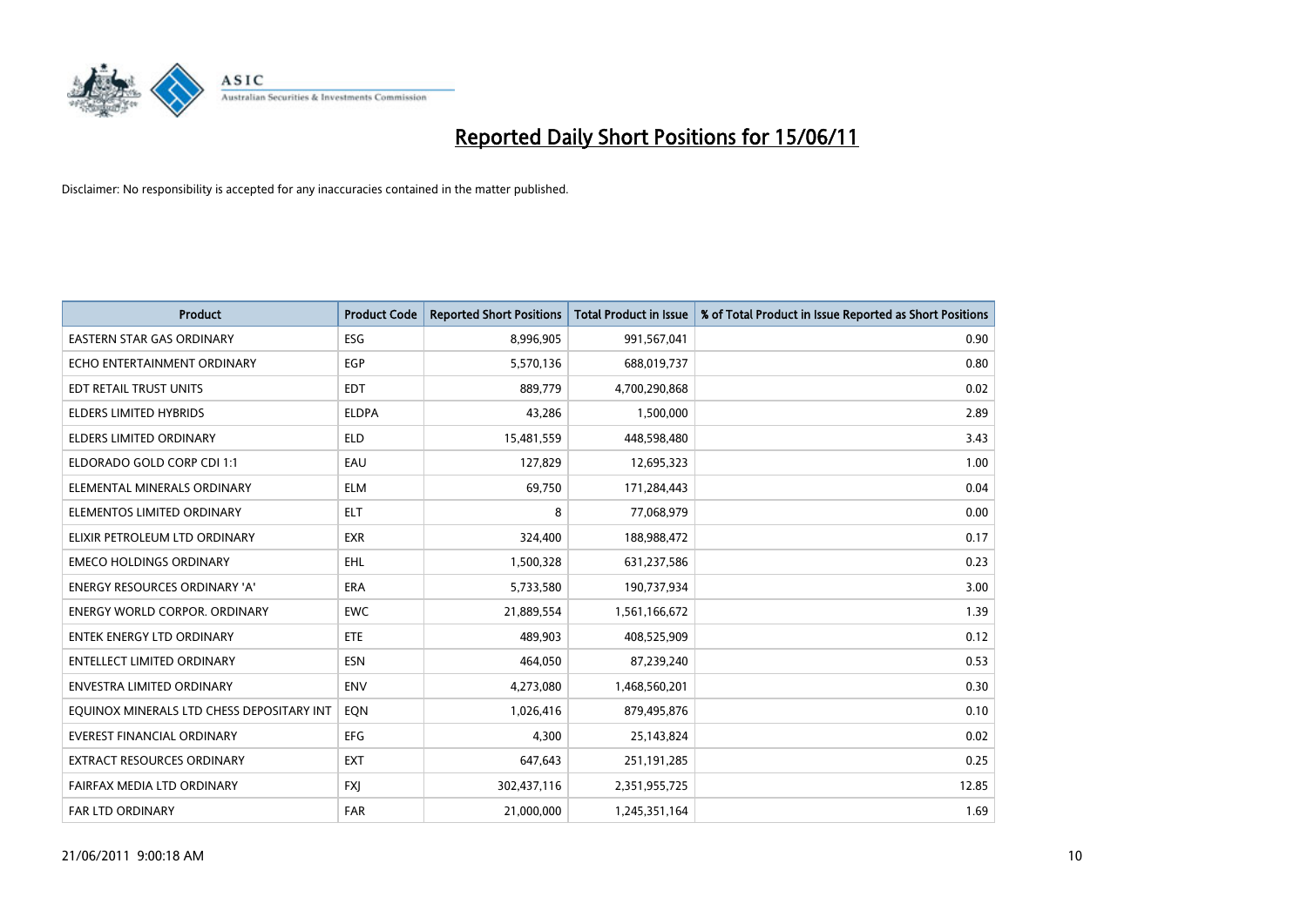

| <b>Product</b>                        | <b>Product Code</b> | <b>Reported Short Positions</b> | <b>Total Product in Issue</b> | % of Total Product in Issue Reported as Short Positions |
|---------------------------------------|---------------------|---------------------------------|-------------------------------|---------------------------------------------------------|
| <b>FERRAUS LIMITED ORDINARY</b>       | <b>FRS</b>          | 2.151                           | 249,398,565                   | 0.00                                                    |
| FISHER & PAYKEL APP. ORDINARY         | <b>FPA</b>          | 18,298                          | 724,235,162                   | 0.00                                                    |
| FISHER & PAYKEL H. ORDINARY           | <b>FPH</b>          | 2,385,266                       | 520,473,867                   | 0.46                                                    |
| FKP PROPERTY GROUP STAPLED SECURITIES | <b>FKP</b>          | 23,715,767                      | 1,184,196,147                 | 2.01                                                    |
| FLEETWOOD CORP ORDINARY               | <b>FWD</b>          | 402,709                         | 57,847,937                    | 0.70                                                    |
| FLETCHER BUILDING ORDINARY            | <b>FBU</b>          | 6,576,362                       | 678,573,570                   | 0.94                                                    |
| FLEXIGROUP LIMITED ORDINARY           | <b>FXL</b>          | 59,803                          | 276,292,173                   | 0.02                                                    |
| <b>FLIGHT CENTRE ORDINARY</b>         | <b>FLT</b>          | 3,874,325                       | 99,946,094                    | 3.86                                                    |
| FLINDERS MINES LTD ORDINARY           | <b>FMS</b>          | 21,311,504                      | 1,820,769,571                 | 1.16                                                    |
| <b>FOCUS MINERALS LTD ORDINARY</b>    | <b>FML</b>          | 3,373,583                       | 3,440,515,431                 | 0.10                                                    |
| <b>FORGE GROUP LIMITED ORDINARY</b>   | <b>FGE</b>          | 43,396                          | 82,924,014                    | 0.05                                                    |
| FORTE ENERGY NL ORDINARY              | <b>FTE</b>          | 1,521,318                       | 695,589,311                   | 0.22                                                    |
| FORTESCUE METALS GRP ORDINARY         | <b>FMG</b>          | 25,551,723                      | 3,113,348,659                 | 0.79                                                    |
| <b>FOSTER'S GROUP ORDINARY</b>        | FGL                 | 11,329,221                      | 1,940,894,542                 | 0.57                                                    |
| FTD CORPORATION ORDINARY              | <b>FTD</b>          | 8,088                           | 36,474,593                    | 0.02                                                    |
| <b>FUNTASTIC LIMITED ORDINARY</b>     | <b>FUN</b>          | 322,528                         | 340,997,682                   | 0.09                                                    |
| <b>G.U.D. HOLDINGS ORDINARY</b>       | <b>GUD</b>          | 467,129                         | 69,089,611                    | 0.66                                                    |
| <b>GALAXY RESOURCES ORDINARY</b>      | <b>GXY</b>          | 681,853                         | 323,327,000                   | 0.21                                                    |
| <b>GEODYNAMICS LIMITED ORDINARY</b>   | GDY                 | 108,692                         | 336,892,832                   | 0.04                                                    |
| <b>GINDALBIE METALS LTD ORDINARY</b>  | <b>GBG</b>          | 44,834,109                      | 935,615,590                   | 4.78                                                    |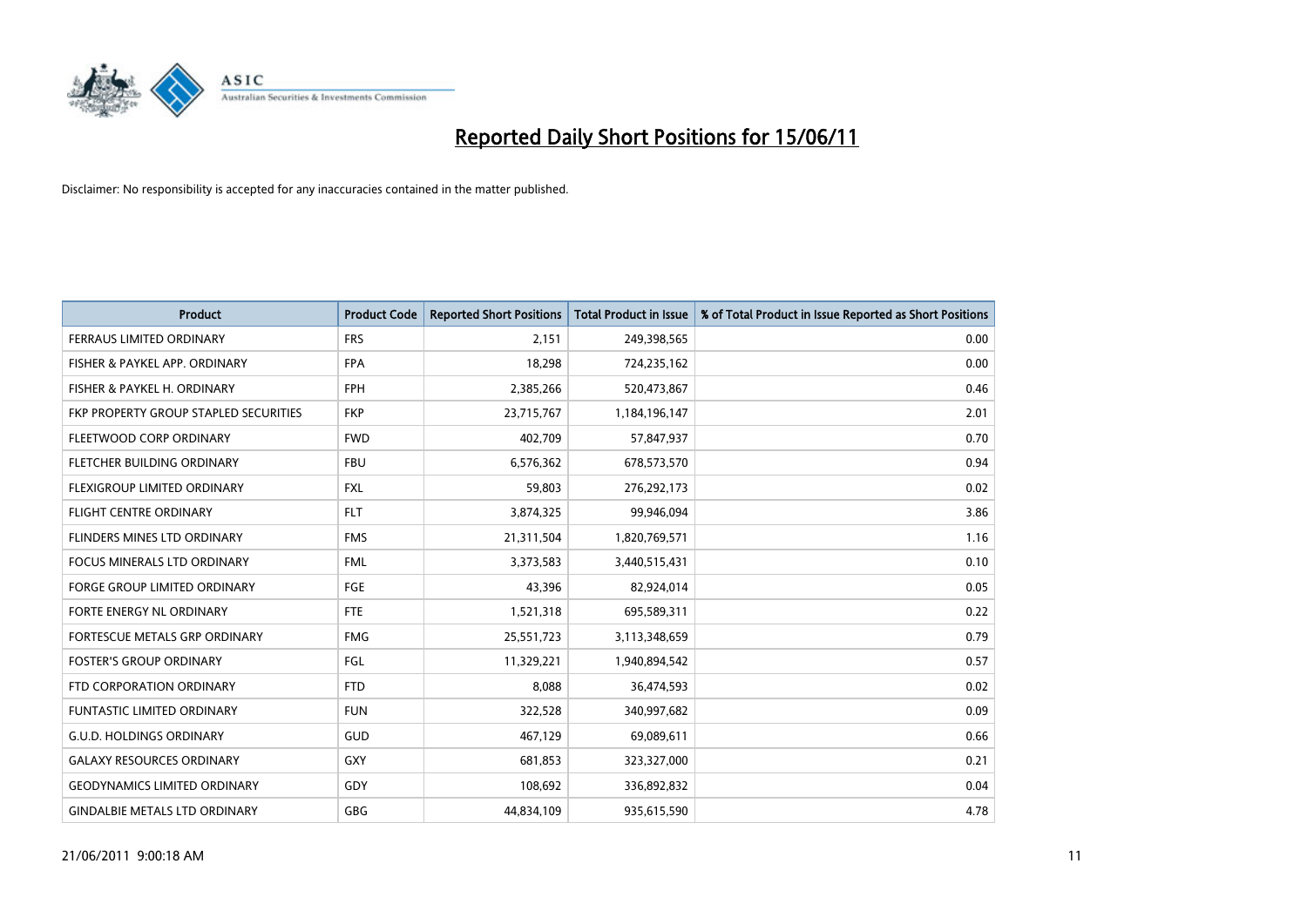

| <b>Product</b>                                   | <b>Product Code</b> | <b>Reported Short Positions</b> | <b>Total Product in Issue</b> | % of Total Product in Issue Reported as Short Positions |
|--------------------------------------------------|---------------------|---------------------------------|-------------------------------|---------------------------------------------------------|
| <b>GLOBAL MINING ORDINARY</b>                    | <b>GMI</b>          | 8,951                           | 191,820,968                   | 0.00                                                    |
| <b>GLOUCESTER COAL ORDINARY</b>                  | GCL                 | 526,506                         | 164,748,152                   | 0.32                                                    |
| <b>GME RESOURCES LTD ORDINARY</b>                | <b>GME</b>          | 800                             | 322,635,902                   | 0.00                                                    |
| <b>GOLD ONE INT LTD ORDINARY</b>                 | GDO                 | 500,000                         | 808,599,001                   | 0.06                                                    |
| <b>GOLD ROAD RES LTD ORDINARY</b>                | GOR                 | 474,442                         | 290,704,907                   | 0.16                                                    |
| <b>GOLDEN WEST RESOURCE ORDINARY</b>             | <b>GWR</b>          | 1,617                           | 192,082,567                   | 0.00                                                    |
| <b>GOODMAN FIELDER, ORDINARY</b>                 | <b>GFF</b>          | 31,028,613                      | 1,380,386,438                 | 2.24                                                    |
| <b>GOODMAN GROUP STAPLED US PROHIBIT.</b>        | <b>GMG</b>          | 37,281,610                      | 7,394,607,411                 | 0.50                                                    |
| <b>GPT GROUP STAPLED SEC.</b>                    | GPT                 | 17,886,870                      | 1,855,529,431                 | 0.95                                                    |
| <b>GRAINCORP LIMITED A CLASS ORDINARY</b>        | <b>GNC</b>          | 538,588                         | 198,318,900                   | 0.26                                                    |
| <b>GRANGE RESOURCES. ORDINARY</b>                | <b>GRR</b>          | 99,033                          | 1,153,181,487                 | 0.00                                                    |
| <b>GREENCAP LIMITED ORDINARY</b>                 | GCG                 |                                 | 262,515,385                   | 0.00                                                    |
| <b>GREENLAND MIN EN LTD ORDINARY</b>             | GGG                 | 995,269                         | 353,330,948                   | 0.28                                                    |
| <b>GRYPHON MINERALS LTD ORDINARY</b>             | GRY                 | 2,148,341                       | 299,922,058                   | 0.73                                                    |
| <b>GUILDFORD COAL LTD ORDINARY</b>               | <b>GUF</b>          | 304,884                         | 213,532,609                   | 0.14                                                    |
| <b>GUINNESS PEAT GROUP. CHESS DEPOSITARY INT</b> | GPG                 | 981,957                         | 296,096,600                   | 0.33                                                    |
| <b>GUIARAT NRE COAL LTD ORDINARY</b>             | <b>GNM</b>          | 12,323                          | 990,955,858                   | 0.00                                                    |
| <b>GUNNS LIMITED ORDINARY</b>                    | <b>GNS</b>          | 57,141,875                      | 848,401,559                   | 6.74                                                    |
| <b>GWA GROUP LTD ORDINARY</b>                    | <b>GWA</b>          | 7,746,448                       | 301,525,014                   | 2.55                                                    |
| <b>HARVEY NORMAN ORDINARY</b>                    | <b>HVN</b>          | 40,801,073                      | 1,062,316,784                 | 3.84                                                    |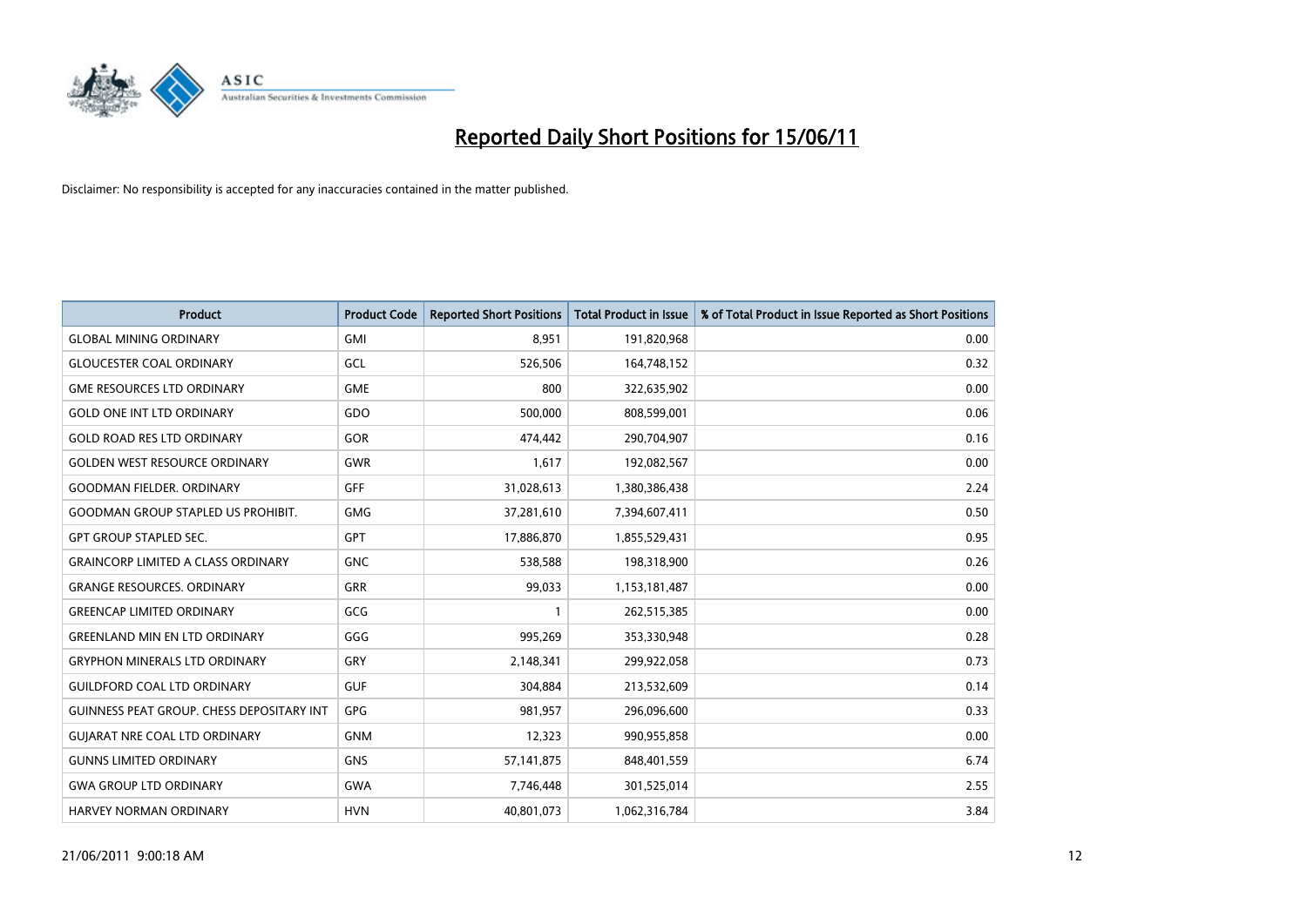

| <b>Product</b>                        | <b>Product Code</b> | <b>Reported Short Positions</b> | <b>Total Product in Issue</b> | % of Total Product in Issue Reported as Short Positions |
|---------------------------------------|---------------------|---------------------------------|-------------------------------|---------------------------------------------------------|
| HASTIE GROUP LIMITED ORDINARY         | <b>HST</b>          | 934,372                         | 239,781,419                   | 0.38                                                    |
| HASTINGS DIVERSIFIED STAPLED SECURITY | <b>HDF</b>          | 1,115,382                       | 529,187,294                   | 0.21                                                    |
| <b>HEARTWARE INT INC CDI 35:1</b>     | <b>HIN</b>          | 272.008                         | 48,598,550                    | 0.56                                                    |
| <b>HENDERSON GROUP CDI 1:1</b>        | <b>HGG</b>          | 5,862,818                       | 596,893,247                   | 0.99                                                    |
| HFA HOLDINGS LIMITED ORDINARY         | <b>HFA</b>          | 454,776                         | 117,332,831                   | 0.38                                                    |
| <b>HIGHLANDS PACIFIC ORDINARY</b>     | <b>HIG</b>          | 2,571,956                       | 686,082,148                   | 0.37                                                    |
| HILLGROVE RES LTD ORDINARY            | <b>HGO</b>          | 741,492                         | 793,698,575                   | 0.09                                                    |
| HILLS HOLDINGS LTD ORDINARY           | <b>HIL</b>          | 4,034,811                       | 249,139,016                   | 1.62                                                    |
| HORIZON OIL LIMITED ORDINARY          | <b>HZN</b>          | 6,229,840                       | 1,130,811,515                 | 0.55                                                    |
| HUNNU COAL LIMITED ORDINARY           | <b>HUN</b>          | 259,523                         | 212,565,002                   | 0.12                                                    |
| ICON ENERGY LIMITED ORDINARY          | <b>ICN</b>          | 67,000                          | 469,301,394                   | 0.01                                                    |
| <b>IINET LIMITED ORDINARY</b>         | <b>IIN</b>          | 1,259,124                       | 152,160,119                   | 0.82                                                    |
| ILUKA RESOURCES ORDINARY              | ILU                 | 4,310,044                       | 418,700,517                   | 1.03                                                    |
| <b>IMDEX LIMITED ORDINARY</b>         | <b>IMD</b>          | 48,730                          | 199,414,165                   | 0.02                                                    |
| IMF (AUSTRALIA) LTD ORDINARY          | <b>IMF</b>          | 329,821                         | 123,828,193                   | 0.26                                                    |
| <b>IMX RESOURCES LTD ORDINARY</b>     | <b>IXR</b>          | 20,005                          | 262,612,803                   | 0.01                                                    |
| <b>INCITEC PIVOT ORDINARY</b>         | <b>IPL</b>          | 3,787,294                       | 1,628,730,107                 | 0.21                                                    |
| INDAGO RESOURCES LTD ORDINARY         | IDG                 | 8,179                           | 5,914,837                     | 0.14                                                    |
| <b>INDEPENDENCE GROUP ORDINARY</b>    | <b>IGO</b>          | 892,474                         | 199,499,323                   | 0.44                                                    |
| INDO MINES LIMITED ORDINARY           | <b>IDO</b>          | 250,350                         | 229,809,304                   | 0.11                                                    |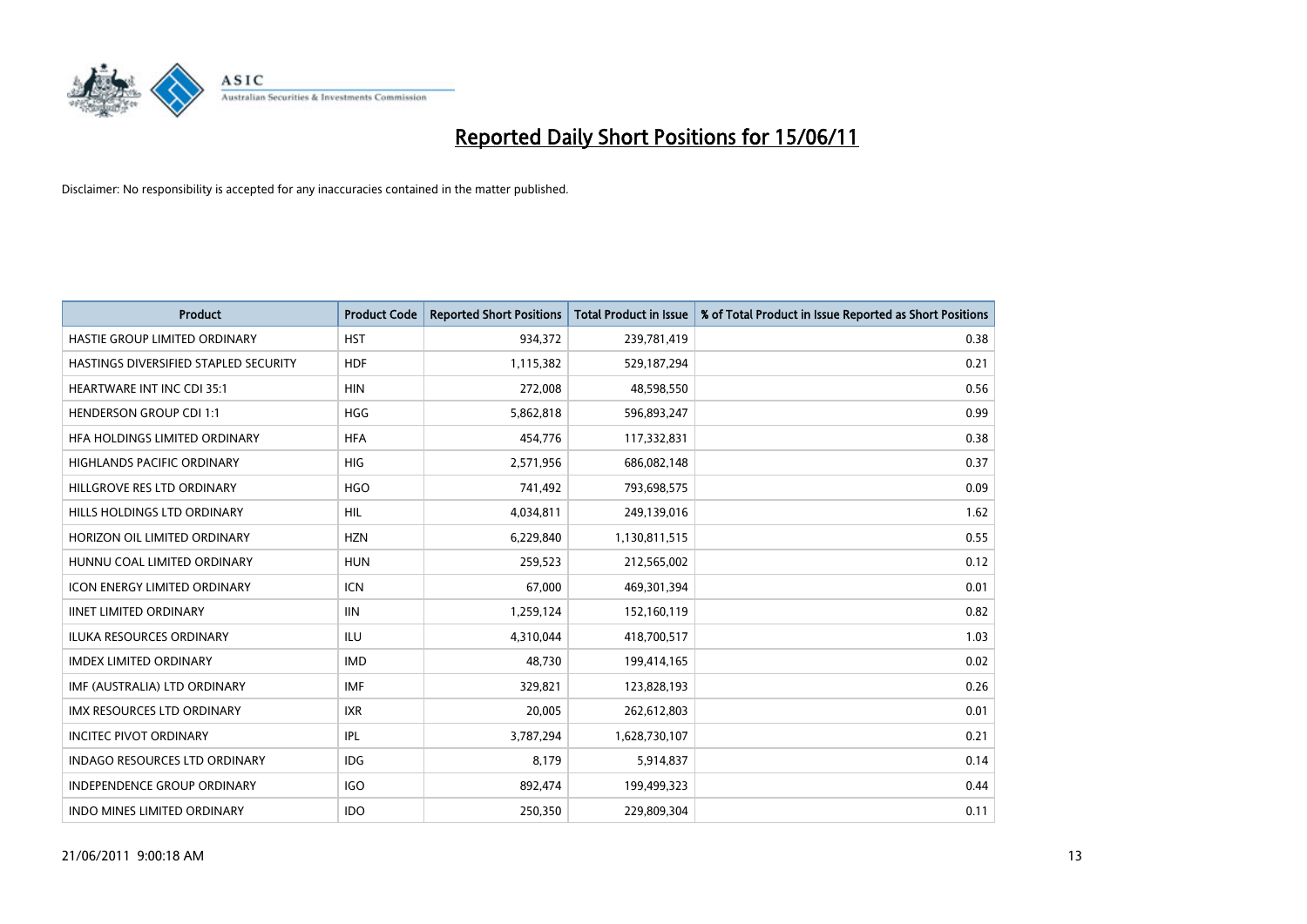

| <b>Product</b>                            | <b>Product Code</b> | <b>Reported Short Positions</b> | <b>Total Product in Issue</b> | % of Total Product in Issue Reported as Short Positions |
|-------------------------------------------|---------------------|---------------------------------|-------------------------------|---------------------------------------------------------|
| <b>INDOPHIL RESOURCES ORDINARY</b>        | <b>IRN</b>          | 4,073,314                       | 471,445,763                   | 0.86                                                    |
| INDUSTREA LIMITED ORDINARY                | IDL                 | 1,590,022                       | 364,524,797                   | 0.42                                                    |
| <b>INFIGEN ENERGY STAPLED SECURITIES</b>  | <b>IFN</b>          | 4,901,748                       | 762,265,972                   | 0.66                                                    |
| ING RE COM GROUP STAPLED SECURITIES       | <b>ILF</b>          | 9,075                           | 441,029,194                   | 0.00                                                    |
| <b>INSURANCE AUSTRALIA ORDINARY</b>       | <b>IAG</b>          | 8,854,526                       | 2,079,034,021                 | 0.42                                                    |
| INT GOLDFIELDS LTD ORDINARY               | <b>IGS</b>          | 12,197,682                      | 571,520,386                   | 2.13                                                    |
| <b>INTEGRA MINING LTD, ORDINARY</b>       | <b>IGR</b>          | 5,583,319                       | 841,525,727                   | 0.65                                                    |
| <b>INTREPID MINES ORDINARY</b>            | <b>IAU</b>          | 2,807,870                       | 520,626,235                   | 0.55                                                    |
| INVESTA OFFICE FUND STAPLED SECURITIES    | <b>IOF</b>          | 15,618,469                      | 2,729,071,212                 | 0.56                                                    |
| <b>INVOCARE LIMITED ORDINARY</b>          | <b>IVC</b>          | 1,319,476                       | 102,421,288                   | 1.28                                                    |
| ION LIMITED ORDINARY                      | <b>ION</b>          | 164,453                         | 256,365,105                   | 0.06                                                    |
| <b>IOOF HOLDINGS LTD ORDINARY</b>         | IFL.                | 838.639                         | 229,794,395                   | 0.35                                                    |
| <b>IPGA LIMITED ORDINARY</b>              | <b>IPP</b>          | 11,300                          | 148,180,276                   | 0.01                                                    |
| <b>IRESS MARKET TECH. ORDINARY</b>        | <b>IRE</b>          | 2,523,415                       | 126,018,142                   | 2.01                                                    |
| <b>IRON ORE HOLDINGS ORDINARY</b>         | <b>IOH</b>          | 48.831                          | 166,087,005                   | 0.03                                                    |
| ISHARES GLOBAL 100 CDI 1:1                | 100                 | 1,848                           | 10,600,000                    | 0.02                                                    |
| ISHARES MSCI AUS 200 ISHARES MSCI AUS 200 | <b>IOZ</b>          | 10,280                          | 1,950,015                     | 0.53                                                    |
| <b>ISHARES MSCI BRIC CDI 1:1</b>          | <b>IBK</b>          | 917                             | 3,650,000                     | 0.03                                                    |
| ISHARES S&P 500 CDI 1:1                   | <b>IVV</b>          | 15,753                          | 116,350,000                   | 0.01                                                    |
| ISHARES S&P HIGH DIV ISHARES S&P HIGH DIV | <b>IHD</b>          | 5.208                           | 2,200,055                     | 0.24                                                    |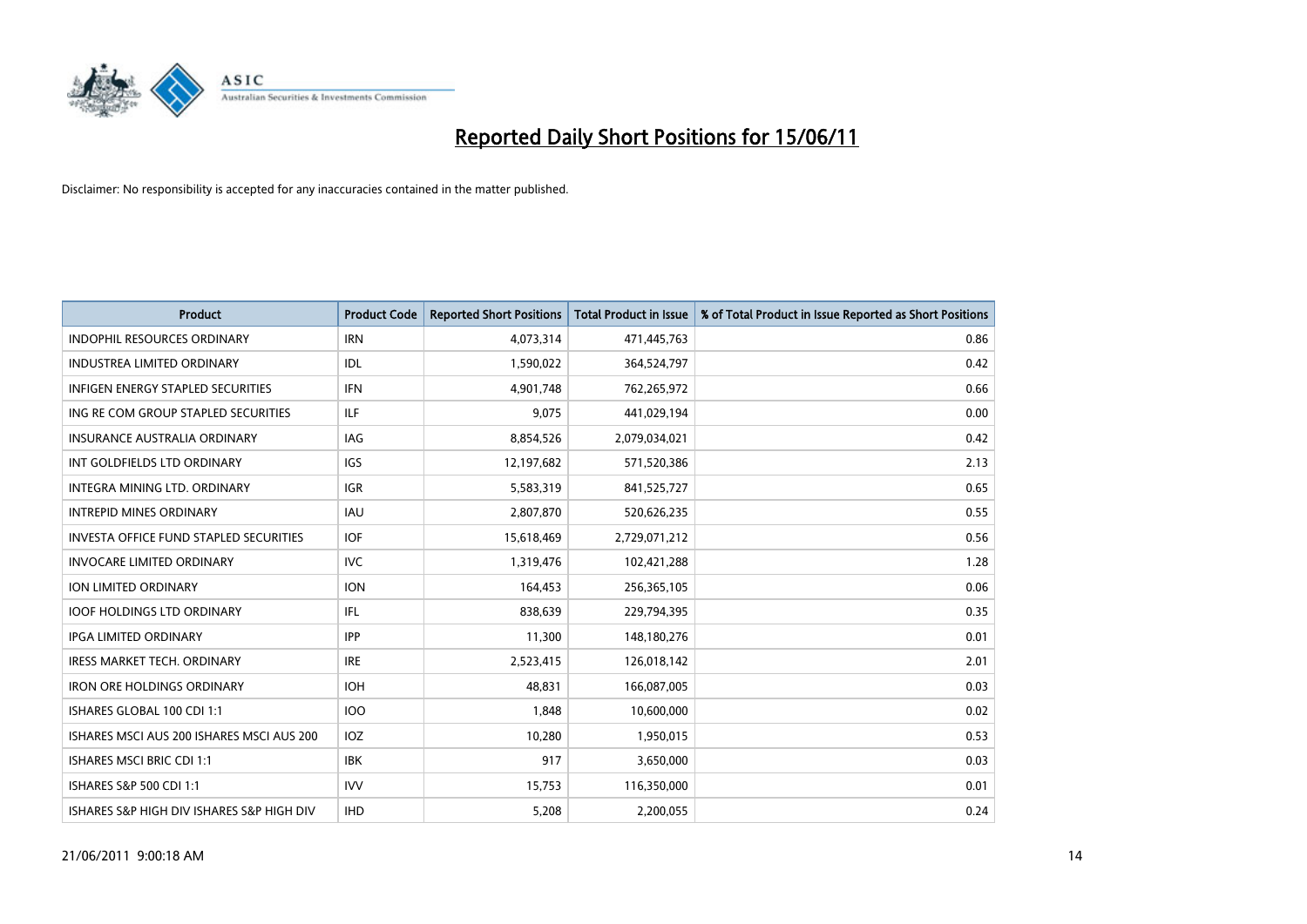

| <b>Product</b>                                  | <b>Product Code</b> | <b>Reported Short Positions</b> | <b>Total Product in Issue</b> | % of Total Product in Issue Reported as Short Positions |
|-------------------------------------------------|---------------------|---------------------------------|-------------------------------|---------------------------------------------------------|
| ISHARES SMALL ORDS ISHARES SMALL ORDS           | <b>ISO</b>          | 178,142                         | 3,900,000                     | 4.57                                                    |
| <b>ISOFT GROUP LIMITED ORDINARY</b>             | <b>ISF</b>          | 6,088,737                       | 1,070,915,673                 | 0.57                                                    |
| <b>IVANHOE AUSTRALIA ORDINARY</b>               | <b>IVA</b>          | 261,811                         | 418,709,553                   | 0.05                                                    |
| <b>JAMES HARDIE INDUST CHESS DEPOSITARY INT</b> | <b>IHX</b>          | 19,080,712                      | 437,311,611                   | 4.34                                                    |
| <b>IAMESON RESOURCES ORDINARY</b>               | <b>JAL</b>          | 1,600,000                       | 95,828,865                    | 1.67                                                    |
| <b>JB HI-FI LIMITED ORDINARY</b>                | <b>IBH</b>          | 13,804,966                      | 98,530,763                    | 13.98                                                   |
| <b>JUPITER MINES ORDINARY</b>                   | <b>IMS</b>          | 269.139                         | 1,560,335,037                 | 0.02                                                    |
| <b>KAGARA LTD ORDINARY</b>                      | KZL                 | 11,620,798                      | 708,583,836                   | 1.63                                                    |
| KAIRIKI ENERGY LTD ORDINARY                     | <b>KIK</b>          | 694,105                         | 1,187,522,664                 | 0.06                                                    |
| KANGAROO RES LTD ORDINARY                       | <b>KRL</b>          | 680,000                         | 1,129,430,012                 | 0.06                                                    |
| KAROON GAS AUSTRALIA ORDINARY                   | <b>KAR</b>          | 1,283,528                       | 221,420,769                   | 0.57                                                    |
| KASBAH RESOURCES ORDINARY                       | <b>KAS</b>          | 108,602                         | 364,262,596                   | 0.03                                                    |
| KATHMANDU HOLD LTD ORDINARY                     | <b>KMD</b>          | 864,209                         | 200,000,000                   | 0.42                                                    |
| KENTOR GOLD LIMITED ORDINARY                    | KGL                 | 87,500                          | 1,062,092,950                 | 0.01                                                    |
| <b>KEYBRIDGE CAPITAL ORDINARY</b>               | <b>KBC</b>          | 5,999                           | 172,070,564                   | 0.00                                                    |
| KIMBERLEY METALS LTD ORDINARY                   | <b>KBL</b>          | 1,820                           | 161,976,319                   | 0.00                                                    |
| KINGSGATE CONSOLID, ORDINARY                    | <b>KCN</b>          | 3,247,598                       | 135,274,830                   | 2.38                                                    |
| KINGSROSE MINING LTD ORDINARY                   | <b>KRM</b>          | 1,119,985                       | 263,833,455                   | 0.41                                                    |
| LEIGHTON HOLDINGS ORDINARY                      | LEI                 | 6,280,717                       | 336,515,596                   | 1.86                                                    |
| LEND LEASE GROUP UNIT/ORD STAPLED               | LLC                 | 3,543,930                       | 570,915,669                   | 0.60                                                    |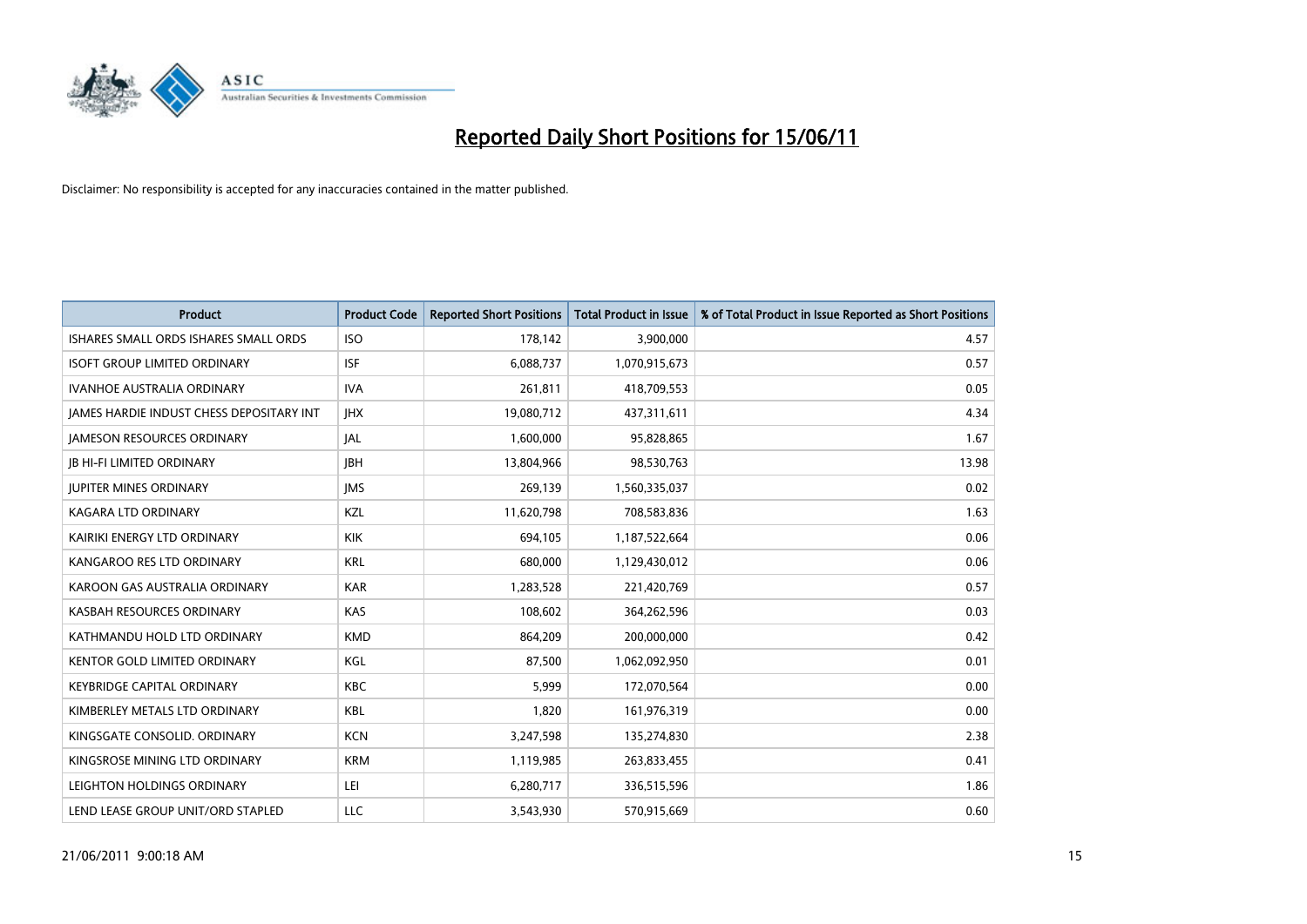

| <b>Product</b>                        | <b>Product Code</b> | <b>Reported Short Positions</b> | Total Product in Issue | % of Total Product in Issue Reported as Short Positions |
|---------------------------------------|---------------------|---------------------------------|------------------------|---------------------------------------------------------|
| LINC ENERGY LTD ORDINARY              | <b>LNC</b>          | 6,081,065                       | 503,418,900            | 1.20                                                    |
| LIQUEFIED NATURAL ORDINARY            | LNG                 | 332,893                         | 214,449,015            | 0.15                                                    |
| LYNAS CORPORATION ORDINARY            | <b>LYC</b>          | 43,974,530                      | 1,713,546,913          | 2.57                                                    |
| M2 TELECOMMUNICATION ORDINARY         | <b>MTU</b>          | 255,196                         | 123,616,285            | 0.21                                                    |
| <b>MACA LIMITED ORDINARY</b>          | <b>MLD</b>          | 30,861                          | 150,000,000            | 0.02                                                    |
| MACARTHUR COAL ORDINARY               | <b>MCC</b>          | 5,105,868                       | 302,092,343            | 1.69                                                    |
| MACMAHON HOLDINGS ORDINARY            | <b>MAH</b>          | 9,680,641                       | 733,711,705            | 1.31                                                    |
| MACO ATLAS ROADS GRP ORDINARY STAPLED | <b>MOA</b>          | 6,346,206                       | 452,345,907            | 1.40                                                    |
| MACQUARIE GROUP LTD ORDINARY          | <b>MOG</b>          | 5,493,446                       | 346,853,769            | 1.55                                                    |
| <b>MANTRA RESOURCES ORDINARY</b>      | <b>MRU</b>          | 300,000                         | 137,576,308            | 0.22                                                    |
| MAP GROUP STAPLED US PROHIBIT.        | <b>MAP</b>          | 11,330,963                      | 1,861,210,782          | 0.60                                                    |
| <b>MARENGO MINING ORDINARY</b>        | <b>MGO</b>          | 202,976                         | 995,068,613            | 0.02                                                    |
| MATRIX C & E LTD ORDINARY             | <b>MCE</b>          | 20,058                          | 77,081,507             | 0.02                                                    |
| MCMILLAN SHAKESPEARE ORDINARY         | <b>MMS</b>          | 52,658                          | 68,081,810             | 0.07                                                    |
| <b>MCPHERSON'S LTD ORDINARY</b>       | <b>MCP</b>          | 218,126                         | 72,401,758             | 0.30                                                    |
| MEDUSA MINING LTD ORDINARY            | <b>MML</b>          | 2,200,639                       | 188,233,911            | 1.16                                                    |
| MELBOURNE IT LIMITED ORDINARY         | MLB                 | 170,918                         | 80,662,621             | 0.22                                                    |
| MEO AUSTRALIA LTD ORDINARY            | <b>MEO</b>          | 5,610,557                       | 539,913,260            | 1.02                                                    |
| <b>MERMAID MARINE ORDINARY</b>        | <b>MRM</b>          | 1,966,881                       | 215,376,756            | 0.91                                                    |
| MESOBLAST LIMITED ORDINARY            | <b>MSB</b>          | 1,885,704                       | 279,733,562            | 0.67                                                    |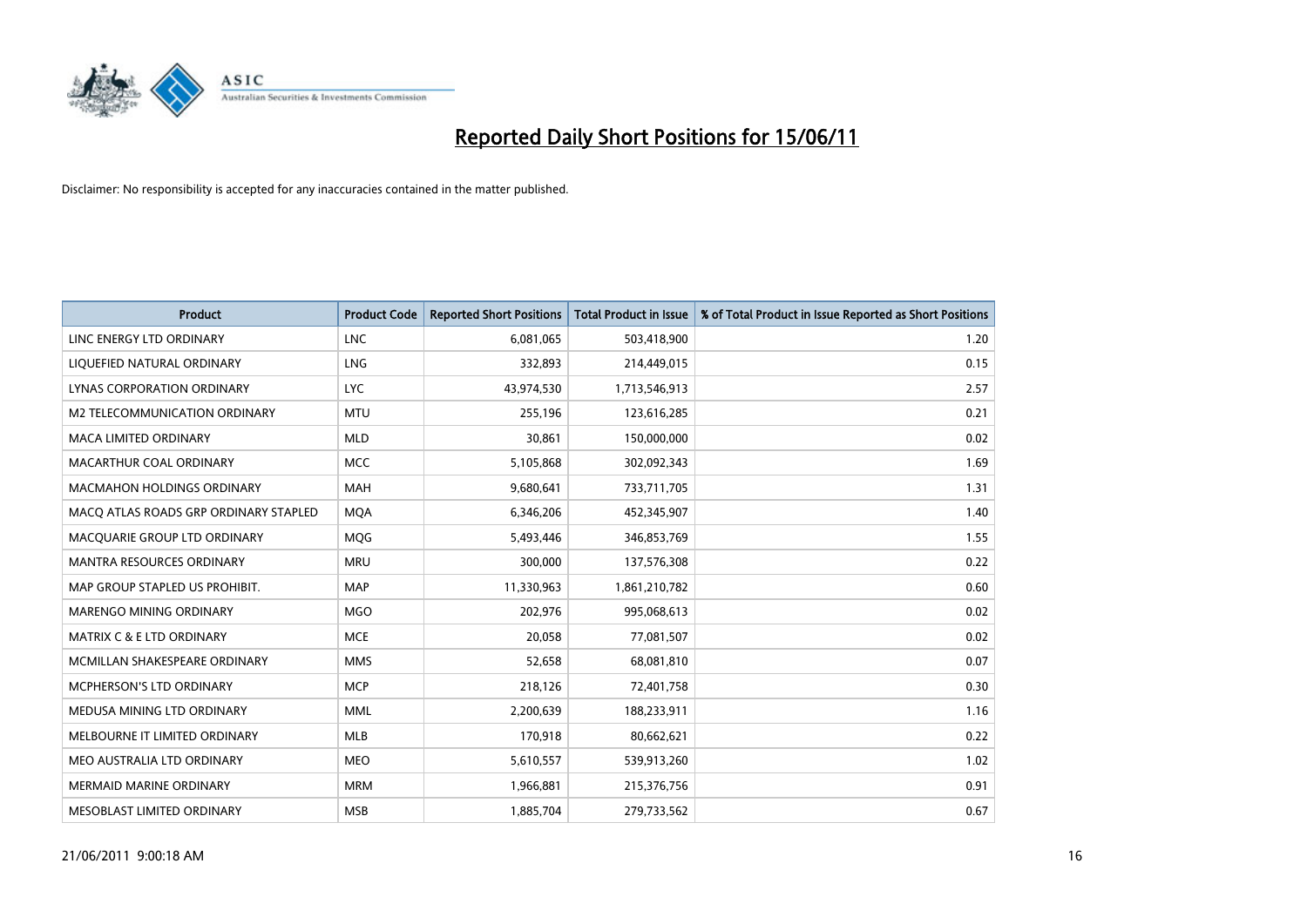

| <b>Product</b>                    | <b>Product Code</b> | <b>Reported Short Positions</b> | Total Product in Issue | % of Total Product in Issue Reported as Short Positions |
|-----------------------------------|---------------------|---------------------------------|------------------------|---------------------------------------------------------|
| METALS X LIMITED ORDINARY         | <b>MLX</b>          | 326,940                         | 1,365,661,782          | 0.03                                                    |
| METCASH LIMITED ORDINARY          | <b>MTS</b>          | 24,363,680                      | 768,853,924            | 3.16                                                    |
| METGASCO LIMITED ORDINARY         | <b>MEL</b>          | 235,435                         | 252,710,972            | 0.09                                                    |
| METMINCO LIMITED ORDINARY         | <b>MNC</b>          | 1,186,400                       | 1,462,616,146          | 0.07                                                    |
| MHM METALS LIMITED ORDINARY       | <b>MHM</b>          | 69,263                          | 101,490,410            | 0.07                                                    |
| MICLYN EXP OFFSHR ORDINARY        | <b>MIO</b>          | 755,714                         | 274,618,684            | 0.27                                                    |
| MINARA RESOURCES ORDINARY         | <b>MRE</b>          | 8,163,114                       | 1,169,424,487          | 0.68                                                    |
| MINCOR RESOURCES NL ORDINARY      | <b>MCR</b>          | 4,916,581                       | 200,608,804            | 2.45                                                    |
| MINEMAKERS LIMITED ORDINARY       | <b>MAK</b>          | 44,227                          | 227,003,950            | 0.02                                                    |
| MINERAL DEPOSITS ORDINARY         | <b>MDL</b>          | 285,204                         | 60,768,582             | 0.47                                                    |
| MINERAL RESOURCES. ORDINARY       | <b>MIN</b>          | 997,606                         | 169,168,017            | 0.58                                                    |
| MIRABELA NICKEL LTD ORDINARY      | <b>MBN</b>          | 12,043,602                      | 491,561,237            | 2.47                                                    |
| MIRVAC GROUP STAPLED SECURITIES   | <b>MGR</b>          | 33,957,374                      | 3,416,924,188          | 0.95                                                    |
| <b>MOLOPO ENERGY LTD ORDINARY</b> | <b>MPO</b>          | 1,955,340                       | 250,852,322            | 0.77                                                    |
| MOLY MINES LIMITED ORDINARY       | <b>MOL</b>          | 48.000                          | 384,893,989            | 0.01                                                    |
| MONADELPHOUS GROUP ORDINARY       | <b>MND</b>          | 758,370                         | 87,576,827             | 0.88                                                    |
| MORTGAGE CHOICE LTD ORDINARY      | MOC                 | 18,674                          | 119,948,255            | 0.02                                                    |
| MOUNT GIBSON IRON ORDINARY        | <b>MGX</b>          | 4,479,802                       | 1,082,570,693          | 0.40                                                    |
| MSF SUGAR LIMITED ORDINARY        | <b>MSF</b>          | 19,208                          | 69,165,378             | 0.03                                                    |
| MULTIPLEX SITES SITES             | <b>MXUPA</b>        | 177                             | 4,500,000              | 0.00                                                    |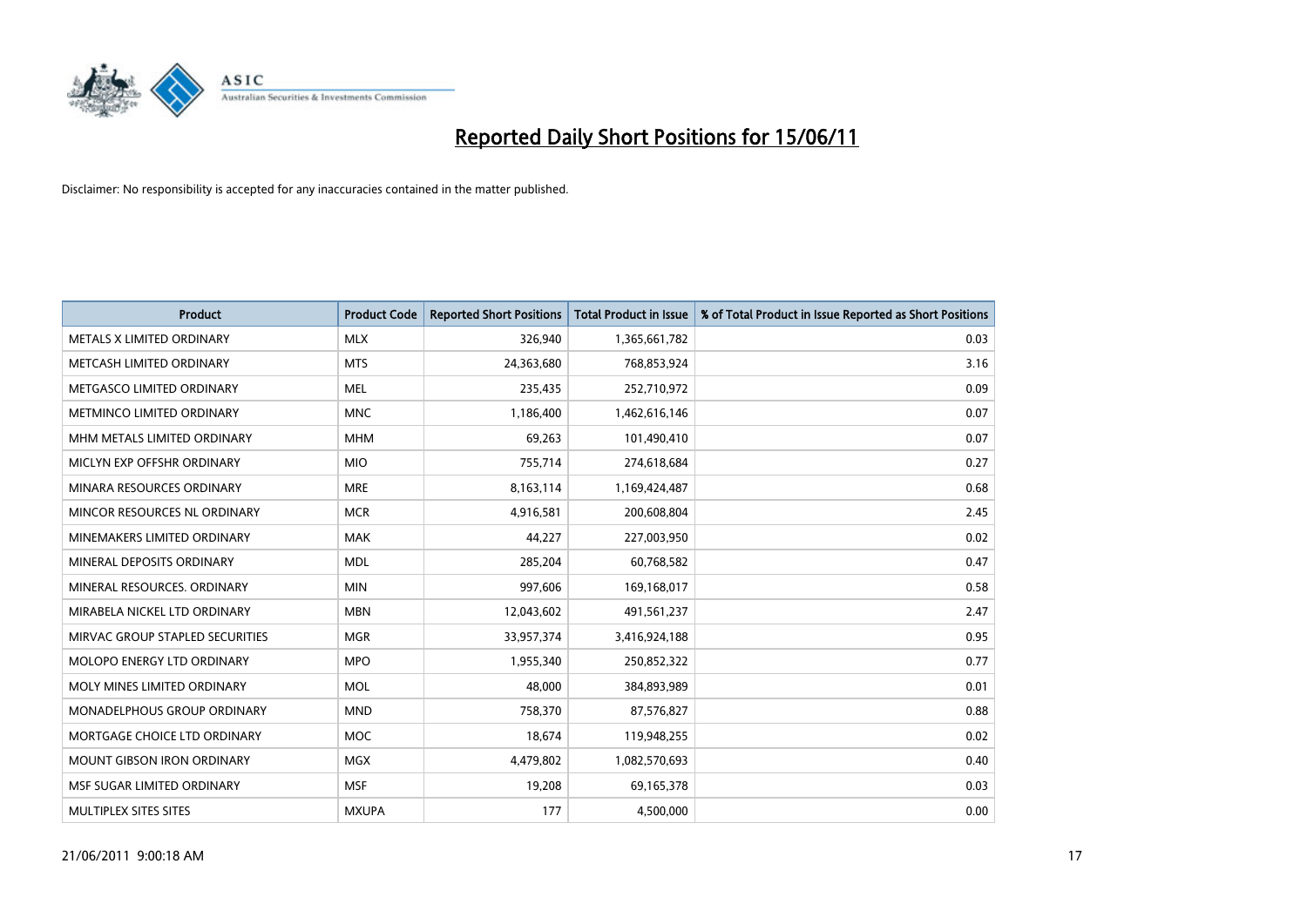

| <b>Product</b>                  | <b>Product Code</b> | <b>Reported Short Positions</b> | <b>Total Product in Issue</b> | % of Total Product in Issue Reported as Short Positions |
|---------------------------------|---------------------|---------------------------------|-------------------------------|---------------------------------------------------------|
| MURCHISON METALS LTD ORDINARY   | <b>MMX</b>          | 15,123,320                      | 435,884,268                   | 3.47                                                    |
| MYER HOLDINGS LTD ORDINARY      | <b>MYR</b>          | 18,990,413                      | 582,947,884                   | 3.26                                                    |
| <b>MYSTATE LIMITED ORDINARY</b> | <b>MYS</b>          | 1,400                           | 67,439,158                    | 0.00                                                    |
| NATIONAL AUST. BANK ORDINARY    | <b>NAB</b>          | 20,746,015                      | 2,169,785,807                 | 0.96                                                    |
| NATURAL FUEL LIMITED ORDINARY   | <b>NFL</b>          |                                 | 721,912                       | 0.00                                                    |
| NAVITAS LIMITED ORDINARY        | <b>NVT</b>          | 4,097,263                       | 375,230,115                   | 1.12                                                    |
| NEPTUNE MARINE ORDINARY         | <b>NMS</b>          | 952,751                         | 1,747,612,299                 | 0.05                                                    |
| NEW HOPE CORPORATION ORDINARY   | <b>NHC</b>          | 628,484                         | 830,230,549                   | 0.07                                                    |
| NEWCREST MINING ORDINARY        | <b>NCM</b>          | 3,159,528                       | 765,407,334                   | 0.40                                                    |
| NEWS CORP A NON-VOTING CDI      | <b>NWSLV</b>        | 756,153                         | 1,829,817,184                 | 0.04                                                    |
| NEWS CORP B VOTING CDI          | <b>NWS</b>          | 2,743,954                       | 798,520,953                   | 0.32                                                    |
| NEXBIS LIMITED ORDINARY         | <b>NBS</b>          | 63,733                          | 798,356,704                   | 0.01                                                    |
| NEXUS ENERGY LIMITED ORDINARY   | <b>NXS</b>          | 16,056,315                      | 1,326,337,066                 | 1.20                                                    |
| NIB HOLDINGS LIMITED ORDINARY   | <b>NHF</b>          | 15,592                          | 466,765,752                   | 0.00                                                    |
| NICK SCALI LIMITED ORDINARY     | <b>NCK</b>          | 35,846                          | 81,000,000                    | 0.04                                                    |
| NIDO PETROLEUM ORDINARY         | <b>NDO</b>          | 794,846                         | 1,389,163,151                 | 0.05                                                    |
| NKWE PLATINUM 10C US COMMON     | <b>NKP</b>          | 149,978                         | 559,651,184                   | 0.03                                                    |
| NOBLE MINERAL RES ORDINARY      | <b>NMG</b>          | 2,423,683                       | 391,065,915                   | 0.63                                                    |
| NORTHERN CREST ORDINARY         | <b>NOC</b>          | 24,345                          | 133,484,723                   | 0.02                                                    |
| NORTHERN IRON LTD ORDINARY      | <b>NFE</b>          | 1,130,519                       | 336,084,863                   | 0.33                                                    |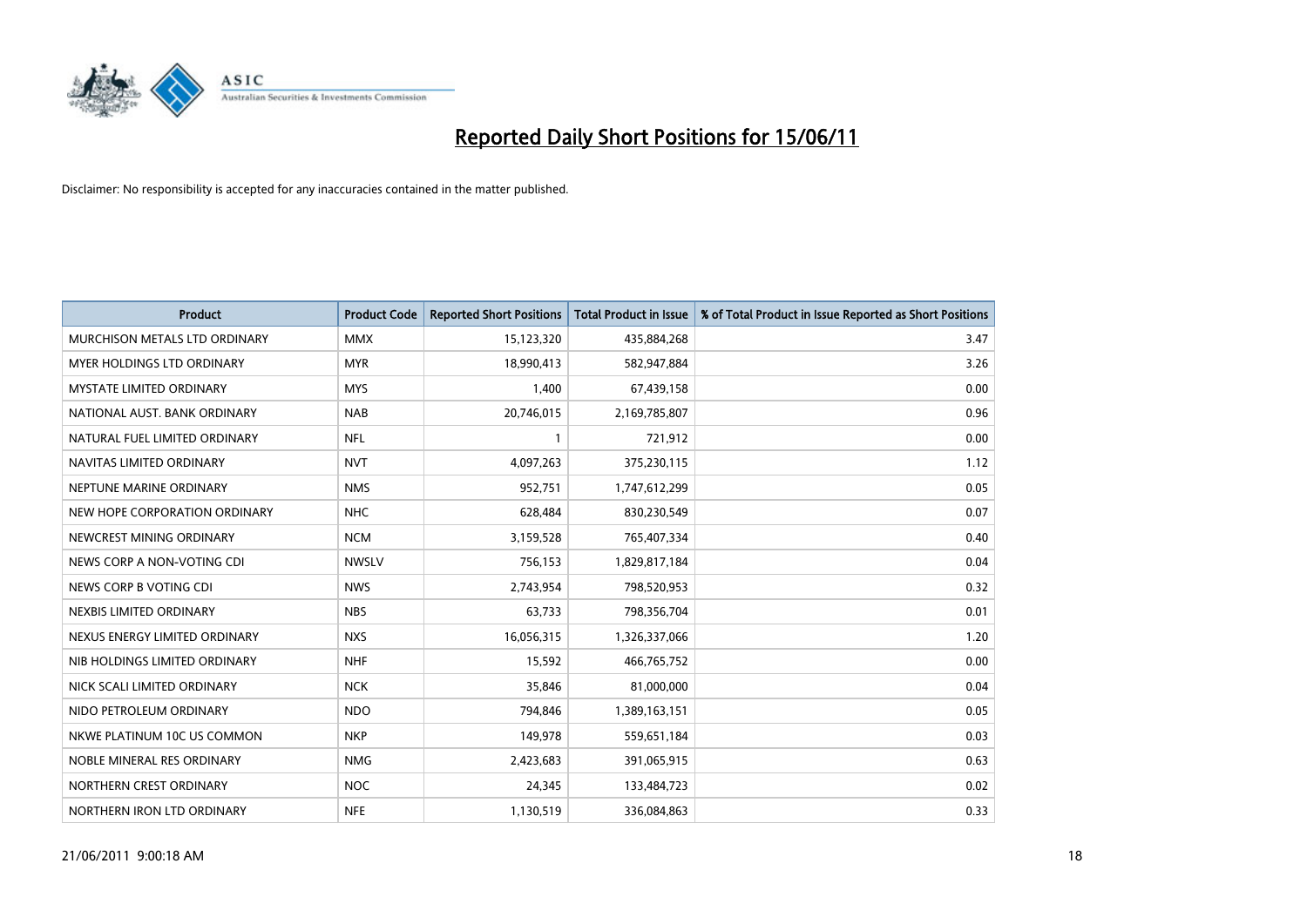

| <b>Product</b>                        | <b>Product Code</b> | <b>Reported Short Positions</b> | <b>Total Product in Issue</b> | % of Total Product in Issue Reported as Short Positions |
|---------------------------------------|---------------------|---------------------------------|-------------------------------|---------------------------------------------------------|
| NRW HOLDINGS LIMITED ORDINARY         | <b>NWH</b>          | 845,897                         | 278,888,011                   | 0.30                                                    |
| NUCOAL RESOURCES NL ORDINARY          | <b>NCR</b>          | 268,171                         | 437,193,340                   | 0.06                                                    |
| NUFARM LIMITED ORDINARY               | <b>NUF</b>          | 5,841,221                       | 261,833,005                   | 2.22                                                    |
| OAKTON LIMITED ORDINARY               | OKN                 | 668,205                         | 93,800,235                    | 0.71                                                    |
| OCEANAGOLD CORP. CHESS DEPOSITARY INT | <b>OGC</b>          | 1,139,941                       | 262,550,386                   | 0.42                                                    |
| OCEANIA CAPITAL LTD ORDINARY          | <b>OCP</b>          | 2,500                           | 91,921,295                    | 0.00                                                    |
| OIL SEARCH LTD ORDINARY               | OSH                 | 11,054,933                      | 1,320,648,378                 | 0.82                                                    |
| OM HOLDINGS LIMITED ORDINARY          | <b>OMH</b>          | 8,939,269                       | 504,105,150                   | 1.78                                                    |
| <b>ONESTEEL LIMITED ORDINARY</b>      | OST                 | 30,294,233                      | 1,338,106,652                 | 2.24                                                    |
| ORICA LIMITED ORDINARY                | ORI                 | 2,981,602                       | 363,223,767                   | 0.81                                                    |
| ORIGIN ENERGY ORDINARY                | ORG                 | 3,449,490                       | 1,064,443,259                 | 0.31                                                    |
| OROCOBRE LIMITED ORDINARY             | <b>ORE</b>          | 79,163                          | 102,813,894                   | 0.07                                                    |
| OROTONGROUP LIMITED ORDINARY          | <b>ORL</b>          | 11,066                          | 40,880,902                    | 0.02                                                    |
| OTTO ENERGY LIMITED ORDINARY          | OEL                 | 109,204                         | 1,134,540,071                 | 0.01                                                    |
| OZ MINERALS ORDINARY                  | OZL                 | 6,771,455                       | 323,877,514                   | 2.07                                                    |
| PACIFIC BRANDS ORDINARY               | <b>PBG</b>          | 10,490,934                      | 931,386,248                   | 1.11                                                    |
| PALADIN ENERGY LTD ORDINARY           | PDN                 | 17,355,061                      | 777,698,217                   | 2.23                                                    |
| PANAUST LIMITED ORDINARY              | <b>PNA</b>          | 8,302,998                       | 593,651,483                   | 1.41                                                    |
| PANORAMIC RESOURCES ORDINARY          | PAN                 | 1,446,862                       | 207,050,710                   | 0.70                                                    |
| PAPERLINX LIMITED ORDINARY            | <b>PPX</b>          | 13,212,168                      | 603,580,761                   | 2.20                                                    |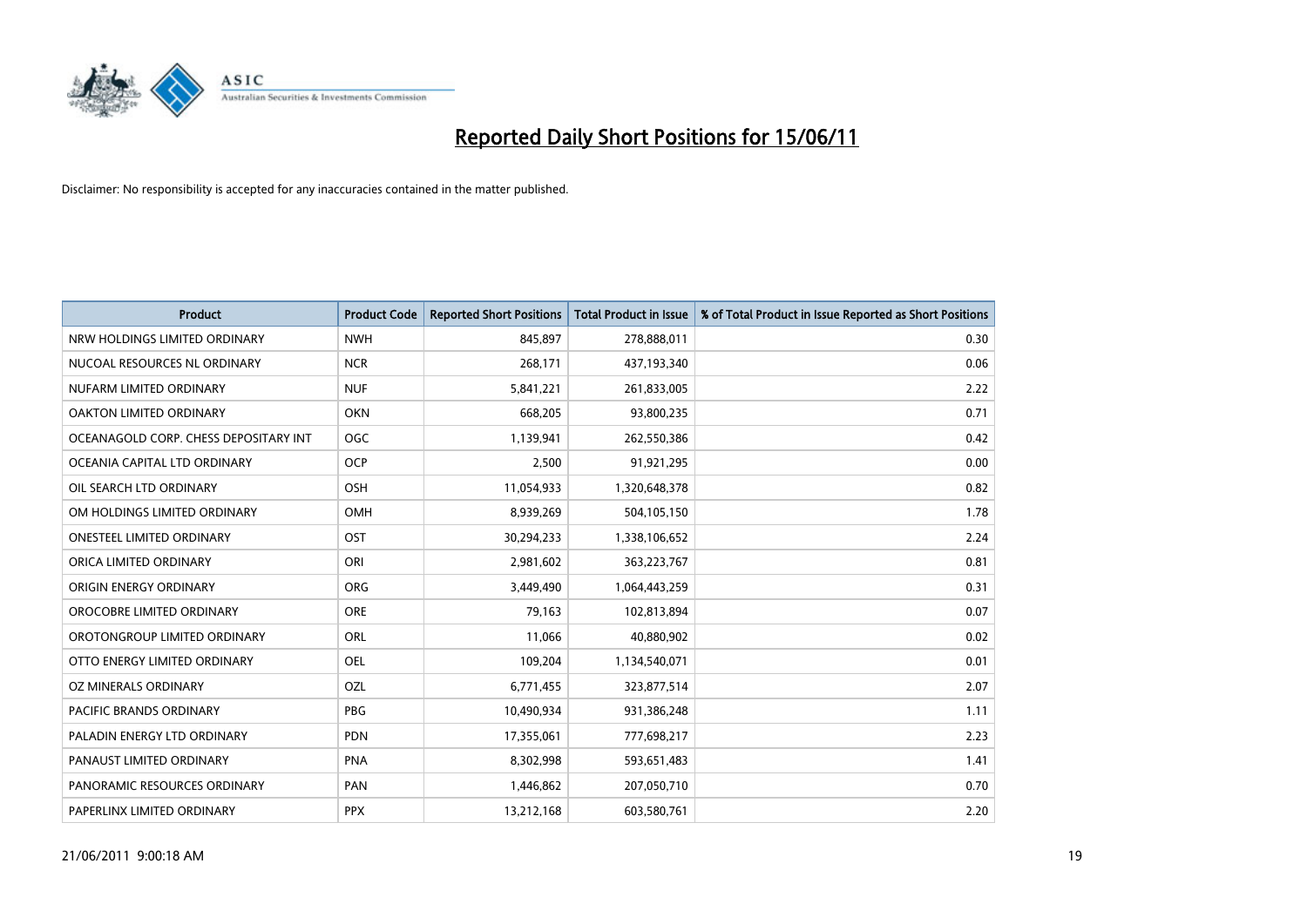

| <b>Product</b>                | <b>Product Code</b> | <b>Reported Short Positions</b> | Total Product in Issue | % of Total Product in Issue Reported as Short Positions |
|-------------------------------|---------------------|---------------------------------|------------------------|---------------------------------------------------------|
| PAPILLON RES LTD ORDINARY     | PIR                 | 109,000                         | 202,426,127            | 0.05                                                    |
| PATTIES FOODS LTD ORDINARY    | PFL                 |                                 | 138,989,223            | 0.00                                                    |
| PEET LIMITED ORDINARY         | <b>PPC</b>          | 100,483                         | 303,854,244            | 0.03                                                    |
| PENINSULA ENERGY LTD ORDINARY | <b>PEN</b>          | 5,000                           | 2,093,420,252          | 0.00                                                    |
| PERILYA LIMITED ORDINARY      | PEM                 | 600,053                         | 526,075,563            | 0.12                                                    |
| PERPETUAL LIMITED ORDINARY    | PPT                 | 2,686,211                       | 44,669,352             | 6.00                                                    |
| PERSEUS MINING LTD ORDINARY   | PRU                 | 4,591,476                       | 425,017,088            | 1.07                                                    |
| PETSEC ENERGY ORDINARY        | <b>PSA</b>          | 223,332                         | 231,283,622            | 0.10                                                    |
| PHARMAXIS LTD ORDINARY        | <b>PXS</b>          | 2,145,226                       | 228,290,309            | 0.93                                                    |
| PHOTON GROUP LTD ORDINARY     | <b>PGA</b>          | 250,510                         | 1,540,886,866          | 0.02                                                    |
| PLATINUM ASSET ORDINARY       | <b>PTM</b>          | 9,122,120                       | 561,347,878            | 1.63                                                    |
| PLATINUM AUSTRALIA ORDINARY   | <b>PLA</b>          | 5,280,408                       | 392,430,039            | 1.35                                                    |
| PLATINUM CAPITAL LTD ORDINARY | <b>PMC</b>          |                                 | 164,959,410            | 0.00                                                    |
| PLUTON RESOURCES ORDINARY     | <b>PLV</b>          | 224,860                         | 187,026,448            | 0.12                                                    |
| PMP LIMITED ORDINARY          | <b>PMP</b>          | 67,496                          | 330,794,300            | 0.01                                                    |
| PORT BOUVARD LIMITED ORDINARY | PBD                 | 6,754                           | 593,868,295            | 0.00                                                    |
| PRANA BIOTECHNOLOGY ORDINARY  | PBT                 | 875,750                         | 269,292,203            | 0.33                                                    |
| PREMIER INVESTMENTS ORDINARY  | <b>PMV</b>          | 667,522                         | 155,062,831            | 0.43                                                    |
| PRIMARY HEALTH CARE ORDINARY  | <b>PRY</b>          | 9,252,961                       | 497,409,803            | 1.85                                                    |
| PRIME MEDIA GRP LTD ORDINARY  | PRT                 | 17,125                          | 366,330,303            | 0.00                                                    |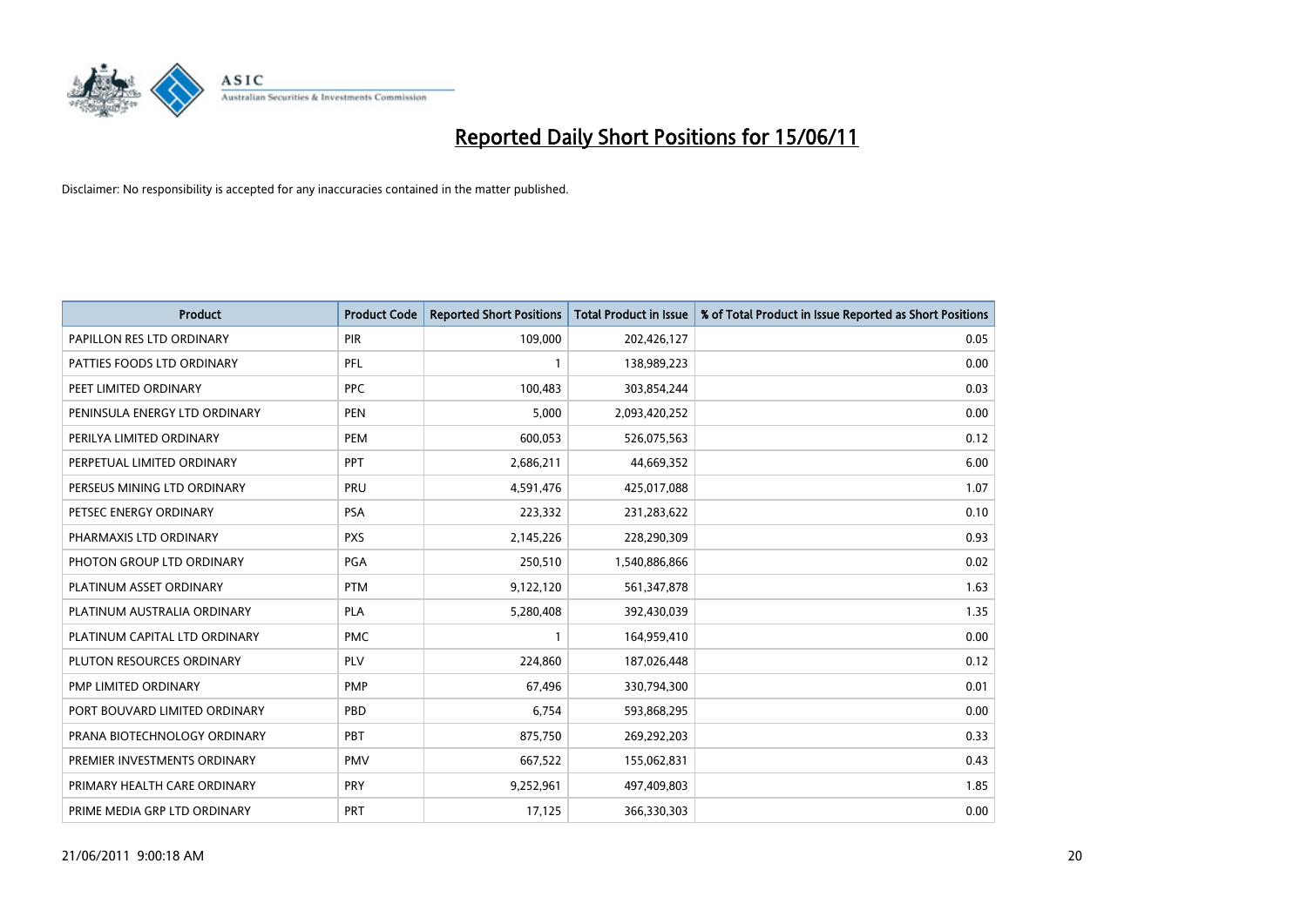

| <b>Product</b>                       | <b>Product Code</b> | <b>Reported Short Positions</b> | Total Product in Issue | % of Total Product in Issue Reported as Short Positions |
|--------------------------------------|---------------------|---------------------------------|------------------------|---------------------------------------------------------|
| PROGEN PHARMACEUTIC ORDINARY         | PGL                 | 151,596                         | 24,709,097             | 0.61                                                    |
| PROGRAMMED ORDINARY                  | <b>PRG</b>          | 378,281                         | 118,169,908            | 0.31                                                    |
| <b>PSIVIDA CORP CDI 1:1</b>          | <b>PVA</b>          | 6,878                           | 8,891,730              | 0.08                                                    |
| <b>QANTAS AIRWAYS ORDINARY</b>       | QAN                 | 34,936,259                      | 2,265,123,620          | 1.54                                                    |
| <b>QBE INSURANCE GROUP ORDINARY</b>  | <b>OBE</b>          | 18,617,191                      | 1,092,654,587          | 1.68                                                    |
| OR NATIONAL LIMITED ORDINARY         | <b>ORN</b>          | 18,556,731                      | 2,440,000,000          | 0.77                                                    |
| ORXPHARMA LTD ORDINARY               | <b>ORX</b>          | 18,200                          | 125,824,127            | 0.01                                                    |
| <b>QUBE LOGISTICS ORDINARY UNITS</b> | <b>QUB</b>          | 19,684,236                      | 610,839,329            | 3.22                                                    |
| RAMELIUS RESOURCES ORDINARY          | <b>RMS</b>          | 2,527,353                       | 291,767,215            | 0.85                                                    |
| RAMSAY HEALTH CARE ORDINARY          | <b>RHC</b>          | 1,740,120                       | 202,081,252            | 0.85                                                    |
| <b>RCR TOMLINSON ORDINARY</b>        | <b>RCR</b>          | 68,067                          | 131,980,172            | 0.05                                                    |
| <b>REA GROUP ORDINARY</b>            | <b>REA</b>          | 49,248                          | 130,401,680            | 0.03                                                    |
| RECKON LIMITED ORDINARY              | <b>RKN</b>          | 5,903                           | 133,384,060            | 0.00                                                    |
| <b>RED FORK ENERGY ORDINARY</b>      | <b>RFE</b>          | 17,086                          | 269,769,853            | 0.00                                                    |
| REDBANK ENERGY LTD ORDINARY          | <b>AEI</b>          | 13                              | 786,287                | 0.00                                                    |
| REDFLEX HOLDINGS ORDINARY            | <b>RDF</b>          | 16,065                          | 110,345,599            | 0.01                                                    |
| REED RESOURCES LTD ORDINARY          | <b>RDR</b>          | 479,200                         | 262,237,201            | 0.18                                                    |
| REGIS RESOURCES ORDINARY             | <b>RRL</b>          | 2,511,942                       | 431,233,086            | 0.56                                                    |
| RESMED INC CDI 10:1                  | <b>RMD</b>          | 13,936,683                      | 1,545,678,330          | 0.89                                                    |
| RESOLUTE MINING ORDINARY             | <b>RSG</b>          | 6,620,127                       | 467,618,520            | 1.42                                                    |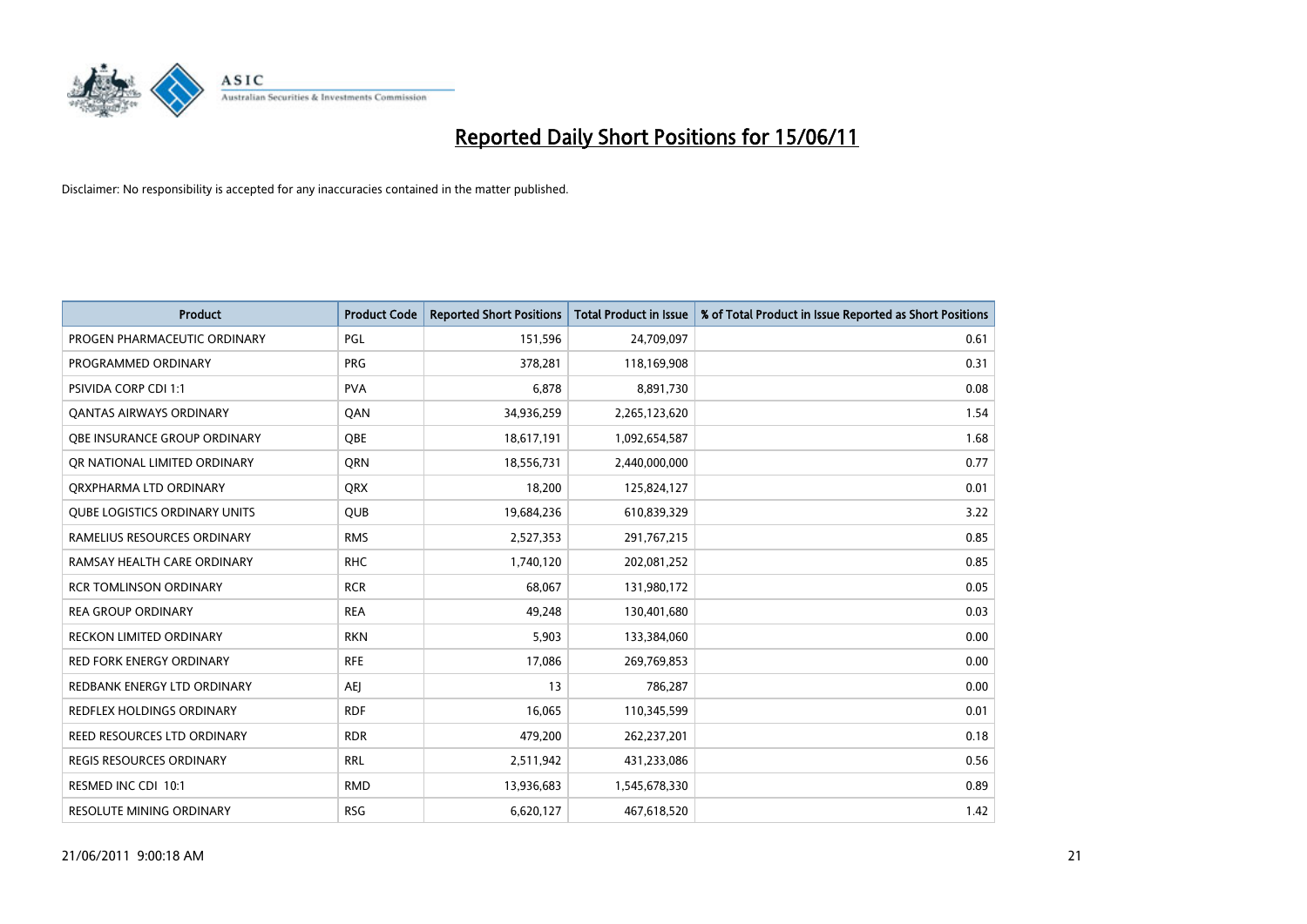

| <b>Product</b>                      | <b>Product Code</b> | <b>Reported Short Positions</b> | <b>Total Product in Issue</b> | % of Total Product in Issue Reported as Short Positions |
|-------------------------------------|---------------------|---------------------------------|-------------------------------|---------------------------------------------------------|
| <b>RESOURCE GENERATION ORDINARY</b> | <b>RES</b>          | 314,311                         | 262,895,652                   | 0.12                                                    |
| REVERSE CORP LIMITED ORDINARY       | <b>REF</b>          | 25,141                          | 92,382,175                    | 0.03                                                    |
| REX MINERALS LIMITED ORDINARY       | <b>RXM</b>          | 454,074                         | 152,438,879                   | 0.28                                                    |
| RHG LIMITED ORDINARY                | <b>RHG</b>          | 447,004                         | 318,745,978                   | 0.13                                                    |
| <b>RIALTO ENERGY ORDINARY</b>       | <b>RIA</b>          | 447,052                         | 360,006,264                   | 0.12                                                    |
| <b>RIDLEY CORPORATION ORDINARY</b>  | <b>RIC</b>          | 810,324                         | 307,817,071                   | 0.26                                                    |
| RIO TINTO LIMITED ORDINARY          | <b>RIO</b>          | 17,445,429                      | 435,758,720                   | 3.98                                                    |
| RIVERCITY MOTORWAY STAPLED          | <b>RCY</b>          | 132.000                         | 957,010,115                   | 0.01                                                    |
| RIVERSDALE MINING ORDINARY          | <b>RIV</b>          | 10,200                          | 244,431,186                   | 0.00                                                    |
| ROBUST RESOURCES ORDINARY           | <b>ROL</b>          | 1,138,045                       | 84,944,097                    | 1.34                                                    |
| ROC OIL COMPANY ORDINARY            | <b>ROC</b>          | 14,264,004                      | 713,254,560                   | 2.01                                                    |
| ROYAL WOLF HOLDINGS ORDINARY        | <b>RWH</b>          | 65,708                          | 100,387,052                   | 0.07                                                    |
| SAI GLOBAL LIMITED ORDINARY         | SAI                 | 152,568                         | 199,552,155                   | 0.08                                                    |
| SALMAT LIMITED ORDINARY             | <b>SLM</b>          | 385,384                         | 159,780,299                   | 0.24                                                    |
| SAMSON OIL & GAS LTD ORDINARY       | SSN                 | 2,340,020                       | 1,727,586,909                 | 0.14                                                    |
| SANDFIRE RESOURCES ORDINARY         | <b>SFR</b>          | 2,757,340                       | 148,384,969                   | 1.84                                                    |
| SANTOS LTD ORDINARY                 | <b>STO</b>          | 7,417,879                       | 877,955,664                   | 0.84                                                    |
| SARACEN MINERAL ORDINARY            | <b>SAR</b>          | 527,086                         | 492,151,415                   | 0.11                                                    |
| SEDGMAN LIMITED ORDINARY            | <b>SDM</b>          | 430,967                         | 209,752,689                   | 0.20                                                    |
| SEEK LIMITED ORDINARY               | <b>SEK</b>          | 11,769,809                      | 336,584,488                   | 3.47                                                    |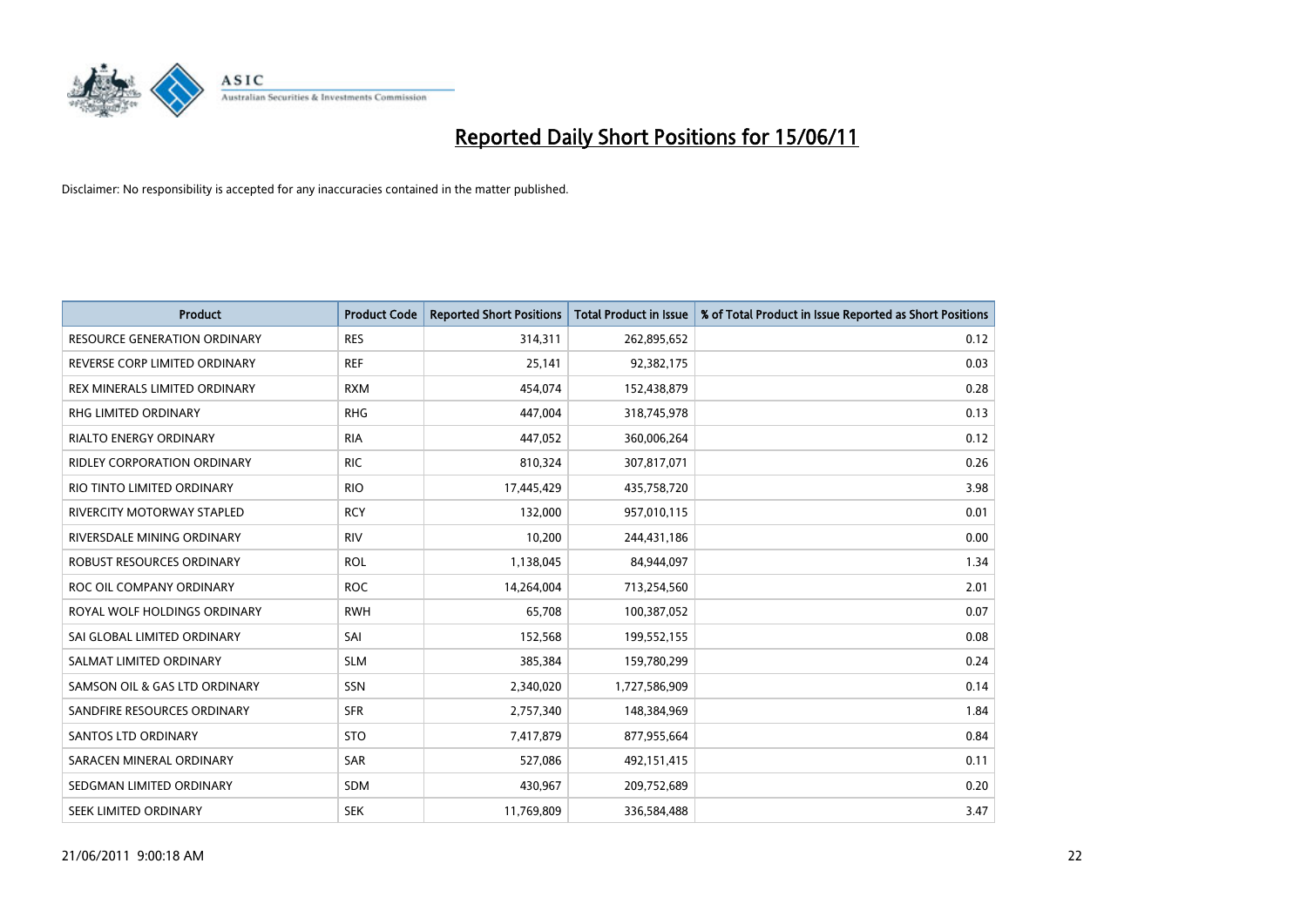

| <b>Product</b>                           | <b>Product Code</b> | <b>Reported Short Positions</b> | Total Product in Issue | % of Total Product in Issue Reported as Short Positions |
|------------------------------------------|---------------------|---------------------------------|------------------------|---------------------------------------------------------|
| SELECT HARVESTS ORDINARY                 | <b>SHV</b>          | 195,284                         | 56,226,960             | 0.34                                                    |
| SENETAS CORPORATION ORDINARY             | <b>SEN</b>          | 756,999                         | 463,105,195            | 0.16                                                    |
| SENEX ENERGY LIMITED ORDINARY            | SXY                 | 120,510                         | 756,747,445            | 0.02                                                    |
| SERVCORP LIMITED ORDINARY                | SRV                 | 132,391                         | 98,440,807             | 0.13                                                    |
| SERVICE STREAM ORDINARY                  | <b>SSM</b>          | 397,445                         | 283,418,867            | 0.14                                                    |
| SEVEN GROUP HOLDINGS ORDINARY            | <b>SVW</b>          | 1,516,298                       | 306,410,281            | 0.48                                                    |
| SEVEN WEST MEDIA LTD ORDINARY            | <b>SWM</b>          | 4,950,884                       | 610,327,899            | 0.81                                                    |
| SIGMA PHARMACEUTICAL ORDINARY            | SIP                 | 18,317,867                      | 1,178,626,572          | 1.54                                                    |
| SILEX SYSTEMS ORDINARY                   | <b>SLX</b>          | 323,905                         | 170,133,997            | 0.18                                                    |
| SILVER LAKE RESOURCE ORDINARY            | <b>SLR</b>          | 73,165                          | 178,882,838            | 0.03                                                    |
| SIMS METAL MGMT LTD ORDINARY             | SGM                 | 3,290,846                       | 205,393,914            | 1.60                                                    |
| SINGAPORE TELECOMM. CHESS DEPOSITARY INT | SGT                 | 5,345,791                       | 212,756,917            | 2.51                                                    |
| SKILLED GROUP LTD ORDINARY               | <b>SKE</b>          | 43,238                          | 233,089,776            | 0.01                                                    |
| SMS MANAGEMENT, ORDINARY                 | <b>SMX</b>          | 352,693                         | 67,765,118             | 0.50                                                    |
| SONIC HEALTHCARE ORDINARY                | <b>SHL</b>          | 6,306,578                       | 388,429,875            | 1.62                                                    |
| SOUL PATTINSON (W.H) ORDINARY            | SOL                 | 48,074                          | 238,640,580            | 0.02                                                    |
| SP AUSNET STAPLED SECURITIES             | <b>SPN</b>          | 6,002,341                       | 2,795,115,439          | 0.20                                                    |
| SPARK INFRASTRUCTURE STAPLED NOTE & UNIT | SKI                 | 16,754,569                      | 1,326,734,264          | 1.25                                                    |
| SPDR 200 FUND ETF UNITS                  | <b>STW</b>          | 8                               | 50,339,159             | 0.00                                                    |
| SPECIALTY FASHION ORDINARY               | <b>SFH</b>          | 607,883                         | 191,786,121            | 0.31                                                    |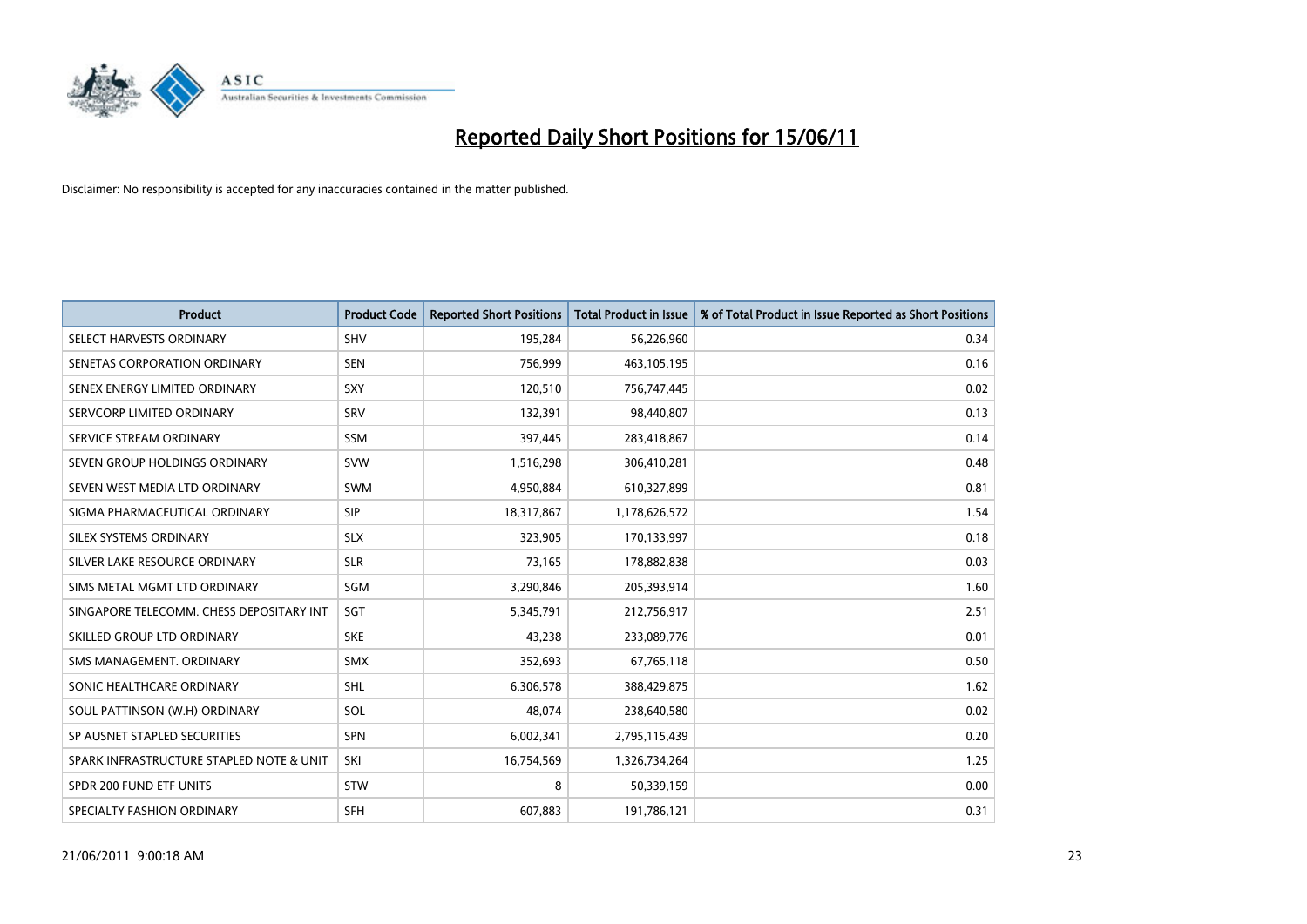

| <b>Product</b>                | <b>Product Code</b> | <b>Reported Short Positions</b> | <b>Total Product in Issue</b> | % of Total Product in Issue Reported as Short Positions |
|-------------------------------|---------------------|---------------------------------|-------------------------------|---------------------------------------------------------|
| SPOTLESS GROUP LTD ORDINARY   | SPT                 | 2,488,743                       | 262,766,725                   | 0.95                                                    |
| ST BARBARA LIMITED ORDINARY   | <b>SBM</b>          | 5,725,105                       | 325,615,389                   | 1.76                                                    |
| STAGING CONNECTIONS ORDINARY  | <b>STG</b>          | 2,917,189                       | 78,317,726                    | 3.72                                                    |
| STANMORE COAL LTD ORDINARY    | <b>SMR</b>          | 73,240                          | 88,270,738                    | 0.08                                                    |
| STARPHARMA HOLDINGS ORDINARY  | SPL                 | 149,110                         | 247,560,721                   | 0.06                                                    |
| STH AMERICAN COR LTD ORDINARY | SAY                 | 9,200                           | 245,846,493                   | 0.00                                                    |
| STH CRS ELECT ENGNR ORDINARY  | <b>SXE</b>          | 2,910                           | 160,736,826                   | 0.00                                                    |
| STHN CROSS MEDIA ORDINARY     | SXL                 | 4,392,851                       | 705,712,186                   | 0.61                                                    |
| STOCKLAND UNITS/ORD STAPLED   | SGP                 | 9,247,613                       | 2,383,036,717                 | 0.37                                                    |
| STRAITS RES LTD. ORDINARY     | SRO                 | 7,760,793                       | 324,655,749                   | 2.38                                                    |
| STW COMMUNICATIONS ORDINARY   | SGN                 | 379,086                         | 364,310,964                   | 0.11                                                    |
| SUNCORP GROUP LTD ORDINARY    | <b>SUN</b>          | 11,077,736                      | 1,286,600,980                 | 0.84                                                    |
| SUNDANCE ENERGY ORDINARY      | <b>SEA</b>          | 34,216                          | 276,709,585                   | 0.01                                                    |
| SUNDANCE RESOURCES ORDINARY   | <b>SDL</b>          | 16,152,235                      | 2,870,657,169                 | 0.56                                                    |
| SUNLAND GROUP LTD ORDINARY    | <b>SDG</b>          | 59,720                          | 224,881,794                   | 0.02                                                    |
| SUPER RET REP LTD ORDINARY    | <b>SUL</b>          | 112,247                         | 130,018,739                   | 0.09                                                    |
| SWICK MINING ORDINARY         | <b>SWK</b>          | 82,287                          | 236,724,970                   | 0.03                                                    |
| SYMEX HOLDINGS ORDINARY       | SYM                 | 6,633                           | 189,166,670                   | 0.00                                                    |
| TABCORP HOLDINGS LTD ORDINARY | <b>TAH</b>          | 4,306,937                       | 688,019,737                   | 0.62                                                    |
| TALENT2 INTERNATION ORDINARY  | <b>TWO</b>          | 105,491                         | 144,422,121                   | 0.07                                                    |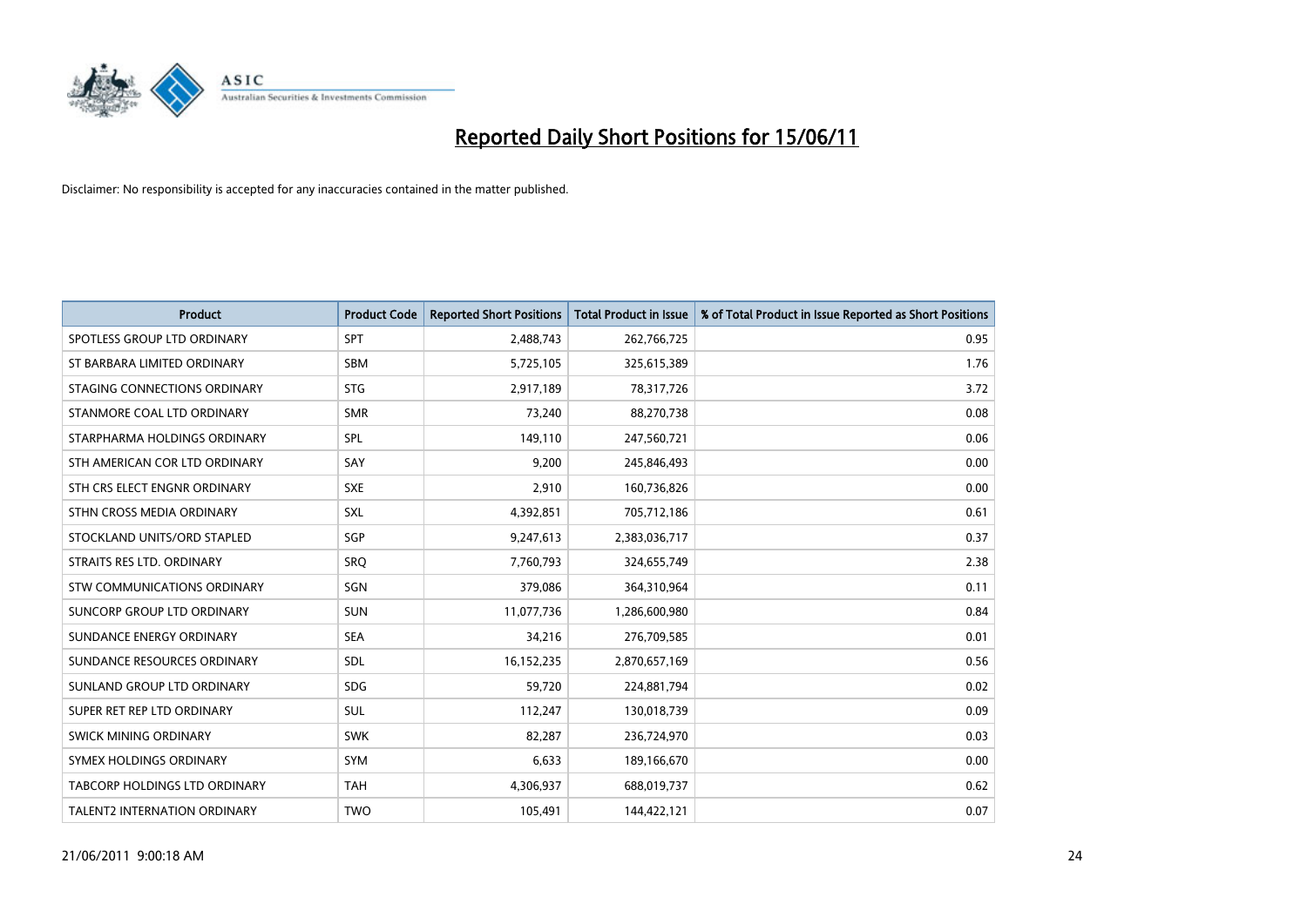

| <b>Product</b>                       | <b>Product Code</b> | <b>Reported Short Positions</b> | Total Product in Issue | % of Total Product in Issue Reported as Short Positions |
|--------------------------------------|---------------------|---------------------------------|------------------------|---------------------------------------------------------|
| <b>TALISMAN MINING ORDINARY</b>      | <b>TLM</b>          | 29                              | 130,438,627            | 0.00                                                    |
| TANAMI GOLD NL ORDINARY              | <b>TAM</b>          | 48,539                          | 260,997,677            | 0.02                                                    |
| TAP OIL LIMITED ORDINARY             | <b>TAP</b>          | 549,858                         | 240,967,311            | 0.22                                                    |
| TASSAL GROUP LIMITED ORDINARY        | <b>TGR</b>          | 67,033                          | 146,304,404            | 0.03                                                    |
| <b>TATTS GROUP LTD ORDINARY</b>      | <b>TTS</b>          | 13,478,031                      | 1,318,683,208          | 1.03                                                    |
| <b>TECHNOLOGY ONE ORDINARY</b>       | <b>TNE</b>          | 30,213                          | 303,119,455            | 0.01                                                    |
| TELECOM CORPORATION ORDINARY         | <b>TEL</b>          | 30,415,292                      | 1,924,665,206          | 1.58                                                    |
| TELSTRA CORPORATION. ORDINARY        | <b>TLS</b>          | 46,065,559                      | 12,443,074,357         | 0.38                                                    |
| TEN NETWORK HOLDINGS ORDINARY        | <b>TEN</b>          | 40,077,408                      | 1,045,236,720          | 3.83                                                    |
| TERANGA GOLD CORP CDI 1:1            | <b>TGZ</b>          | 308,531                         | 152,308,821            | 0.18                                                    |
| <b>TERRITORY RESOURCES ORDINARY</b>  | <b>TTY</b>          | 119,635                         | 265,121,141            | 0.05                                                    |
| TFS CORPORATION LTD ORDINARY         | <b>TFC</b>          | 65,944                          | 275,789,494            | 0.02                                                    |
| THE REJECT SHOP ORDINARY             | <b>TRS</b>          | 789,256                         | 26,033,570             | 3.02                                                    |
| THOR MINING PLC CHESS DEPOSITARY 1:1 | <b>THR</b>          | 2,307                           | 222,489,120            | 0.00                                                    |
| THORN GROUP LIMITED ORDINARY         | <b>TGA</b>          | 2,363                           | 129,858,924            | 0.00                                                    |
| THORN GROUP LIMITED RIGHTS 23-JUN-11 | <b>TGAR</b>         | 1,050                           | 16,232,366             | 0.01                                                    |
| <b>TIGER RESOURCES ORDINARY</b>      | <b>TGS</b>          | 151,877                         | 669,035,549            | 0.02                                                    |
| TIMBERCORP LIMITED ORDINARY          | <b>TIM</b>          | 90,074                          | 352,071,429            | 0.02                                                    |
| <b>TISHMAN SPEYER UNITS</b>          | <b>TSO</b>          | 64,438                          | 338,440,904            | 0.01                                                    |
| TNG LIMITED ORDINARY                 | <b>TNG</b>          | 4,321                           | 284,803,062            | 0.00                                                    |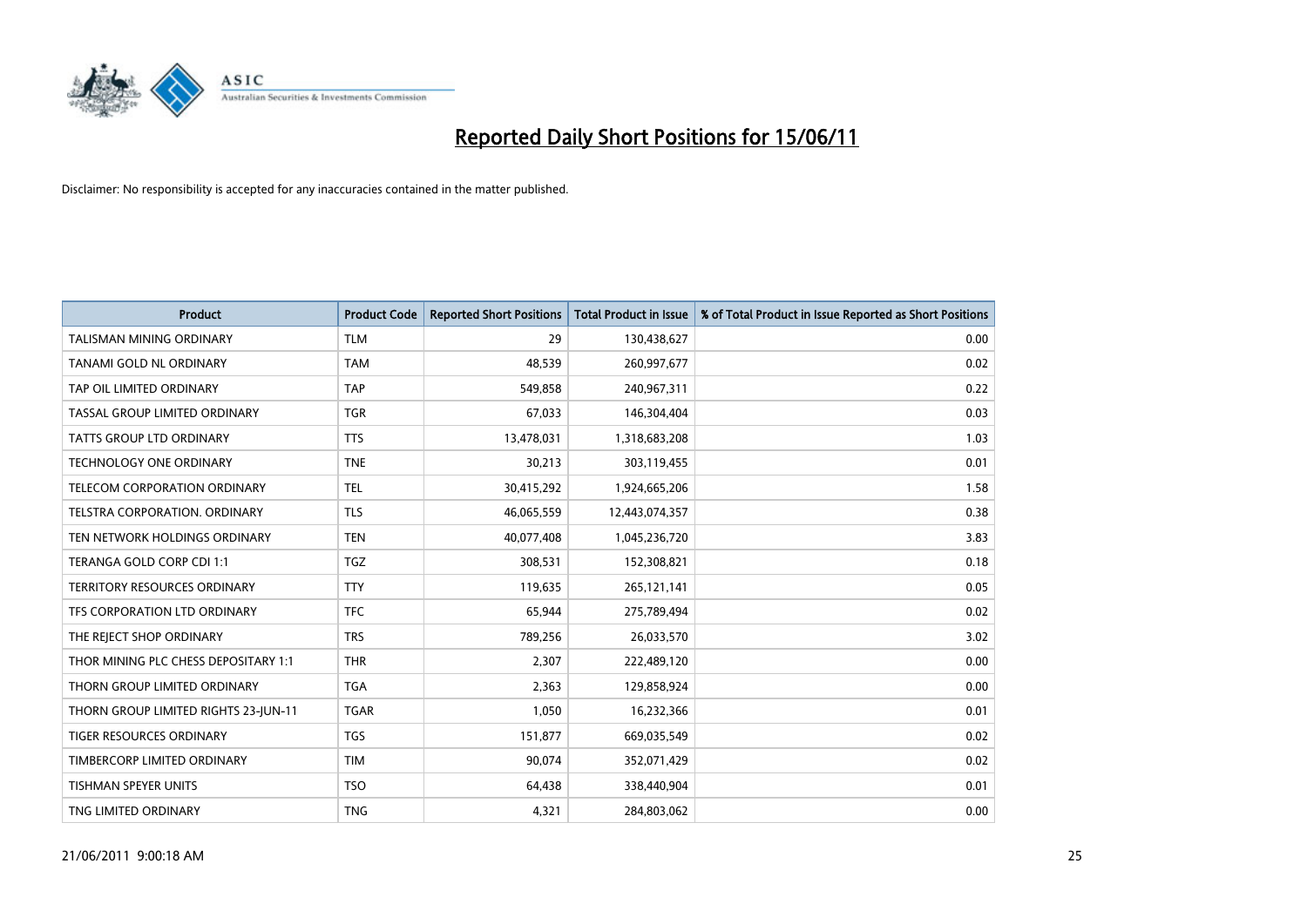

| <b>Product</b>                            | <b>Product Code</b> | <b>Reported Short Positions</b> | <b>Total Product in Issue</b> | % of Total Product in Issue Reported as Short Positions |
|-------------------------------------------|---------------------|---------------------------------|-------------------------------|---------------------------------------------------------|
| TOLL HOLDINGS LTD ORDINARY                | <b>TOL</b>          | 24,579,072                      | 710,128,531                   | 3.45                                                    |
| TORO ENERGY LIMITED ORDINARY              | <b>TOE</b>          | 35,404                          | 964,936,676                   | 0.00                                                    |
| TOWER LIMITED ORDINARY                    | <b>TWR</b>          | 692,467                         | 263,603,448                   | 0.26                                                    |
| TOX FREE SOLUTIONS ORDINARY               | <b>TOX</b>          | 26,988                          | 92,630,478                    | 0.02                                                    |
| TPG TELECOM LIMITED ORDINARY              | <b>TPM</b>          | 4,630,118                       | 783,481,644                   | 0.57                                                    |
| TRANSFIELD SERV INFR STAPLED SECURITIES   | <b>TSI</b>          | 77,813                          | 438,756,421                   | 0.02                                                    |
| TRANSFIELD SERVICES ORDINARY              | <b>TSE</b>          | 8,439,189                       | 549,715,957                   | 1.54                                                    |
| TRANSPACIFIC INDUST. ORDINARY             | <b>TPI</b>          | 10,471,680                      | 960,638,735                   | 1.08                                                    |
| TRANSURBAN GROUP TRIPLE STAPLED SEC.      | <b>TCL</b>          | 5,873,472                       | 1,443,543,731                 | 0.39                                                    |
| TREASURY WINE ESTATE ORDINARY             | <b>TWE</b>          | 13,429,319                      | 647,227,144                   | 2.10                                                    |
| TRINITY GROUP STAPLED SECURITIES          | <b>TCQ</b>          | 3,419                           | 203,405,927                   | 0.00                                                    |
| TROY RESOURCES NL ORDINARY                | <b>TRY</b>          | 22,794                          | 87,970,323                    | 0.01                                                    |
| UGL LIMITED ORDINARY                      | UGL                 | 5,713,152                       | 166,047,171                   | 3.41                                                    |
| UNILIFE CORPORATION CDI US PROHIBITED     | <b>UNS</b>          | 612,757                         | 273,378,408                   | 0.22                                                    |
| VALAD PROPERTY GROUP STAPLED US PROHIBIT. | <b>VPG</b>          | 2,765,724                       | 115,108,116                   | 2.41                                                    |
| <b>VDM GROUP LIMITED ORDINARY</b>         | <b>VMG</b>          | 11,116                          | 193,127,749                   | 0.01                                                    |
| <b>VENTURE MINERALS ORDINARY</b>          | <b>VMS</b>          | 266,863                         | 221,093,592                   | 0.12                                                    |
| <b>VIRGIN BLUE HOLDINGS ORDINARY</b>      | <b>VBA</b>          | 42,078,449                      | 2,210,197,600                 | 1.90                                                    |
| <b>VISION GROUP HLDGS ORDINARY</b>        | <b>VGH</b>          | 78,000                          | 74,197,532                    | 0.11                                                    |
| <b>VITA GROUP LTD ORDINARY</b>            | <b>VTG</b>          | 75,190                          | 142,499,800                   | 0.05                                                    |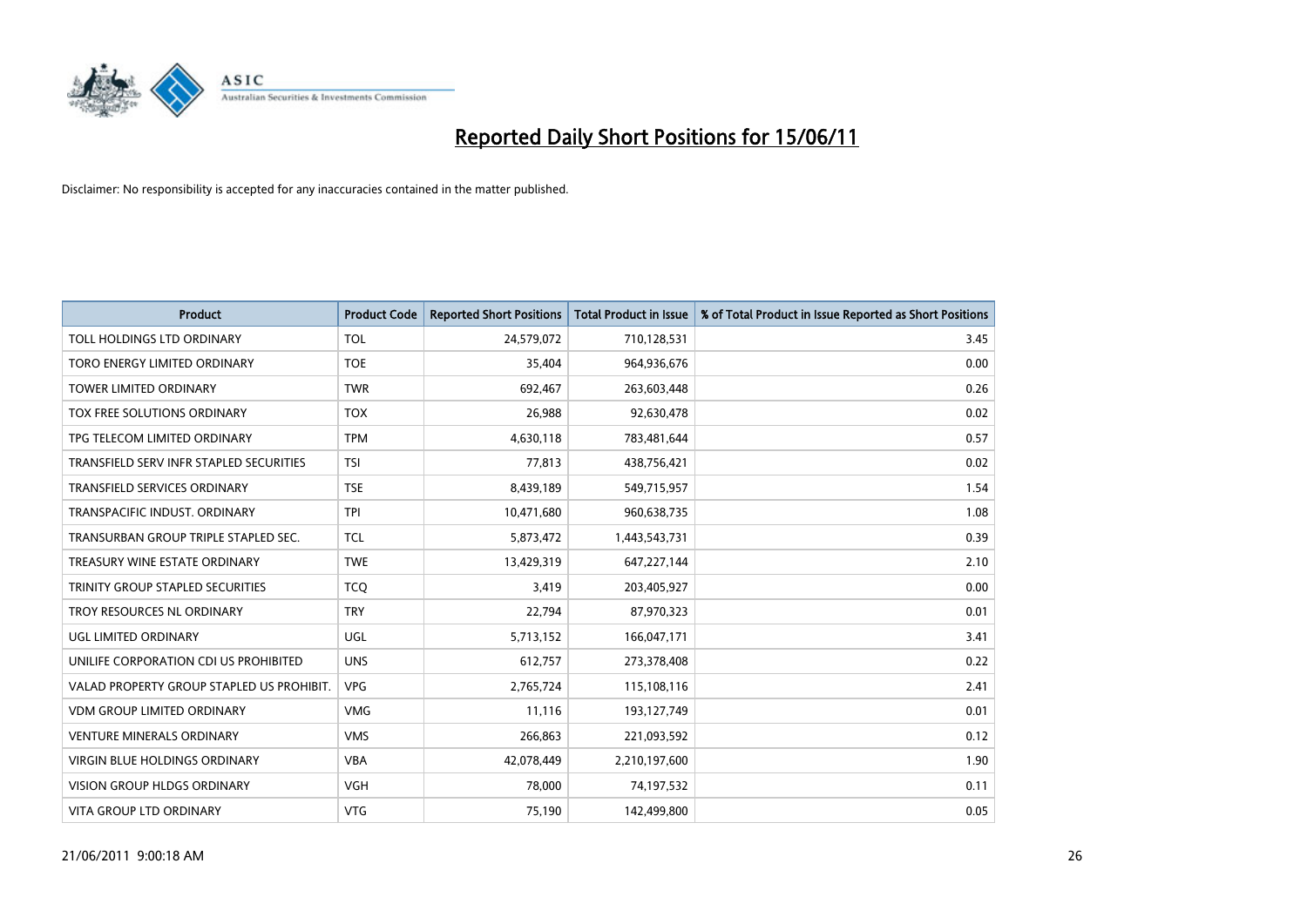

| <b>Product</b>                         | <b>Product Code</b> | <b>Reported Short Positions</b> | <b>Total Product in Issue</b> | % of Total Product in Issue Reported as Short Positions |
|----------------------------------------|---------------------|---------------------------------|-------------------------------|---------------------------------------------------------|
| <b>VITERRA INC CDI 1:1</b>             | <b>VTA</b>          | 3,828                           | 68,629,939                    | 0.01                                                    |
| <b>WATPAC LIMITED ORDINARY</b>         | <b>WTP</b>          | 57,413                          | 183,341,382                   | 0.02                                                    |
| <b>WDS LIMITED ORDINARY</b>            | <b>WDS</b>          | 701                             | 144,055,662                   | 0.00                                                    |
| WEBJET LIMITED ORDINARY                | <b>WEB</b>          | 397,261                         | 76,654,002                    | 0.52                                                    |
| <b>WESFARMERS LIMITED ORDINARY</b>     | <b>WES</b>          | 22,384,652                      | 1,005,426,682                 | 2.20                                                    |
| WESFARMERS LIMITED PARTIALLY PROTECTED | <b>WESN</b>         | 55,766                          | 151,645,480                   | 0.03                                                    |
| WESTERN AREAS NL ORDINARY              | <b>WSA</b>          | 6,846,765                       | 179,735,899                   | 3.81                                                    |
| WESTERN DESERT RES. ORDINARY           | <b>WDR</b>          | 948                             | 166,684,138                   | 0.00                                                    |
| WESTFIELD GROUP ORD/UNIT STAPLED SEC   | <b>WDC</b>          | 10,552,318                      | 2,308,988,539                 | 0.42                                                    |
| WESTFIELD RETAIL TST UNIT STAPLED      | <b>WRT</b>          | 35,654,547                      | 3,054,166,195                 | 1.17                                                    |
| WESTPAC BANKING CORP ORDINARY          | <b>WBC</b>          | 30,097,601                      | 3,009,664,751                 | 0.95                                                    |
| WHITE ENERGY COMPANY ORDINARY          | <b>WEC</b>          | 11,042,395                      | 316,104,241                   | 3.50                                                    |
| WHITEHAVEN COAL ORDINARY               | <b>WHC</b>          | 1,720,470                       | 493,800,069                   | 0.34                                                    |
| WHK GROUP LIMITED ORDINARY             | <b>WHG</b>          | 94,231                          | 265,142,652                   | 0.03                                                    |
| <b>WILDHORSE ENERGY ORDINARY</b>       | <b>WHE</b>          | 51,423                          | 227,117,335                   | 0.02                                                    |
| WINDIMURRA VANADIUM ORDINARY           | <b>WVL</b>          | 163,685                         | 154,278,674                   | 0.11                                                    |
| WOODSIDE PETROLEUM ORDINARY            | <b>WPL</b>          | 2,859,613                       | 793,229,820                   | 0.35                                                    |
| WOOLWORTHS LIMITED ORDINARY            | <b>WOW</b>          | 6,207,299                       | 1,216,483,670                 | 0.49                                                    |
| <b>WORLEYPARSONS LTD ORDINARY</b>      | <b>WOR</b>          | 5,665,337                       | 241,665,644                   | 2.31                                                    |
| WOTIF.COM HOLDINGS ORDINARY            | <b>WTF</b>          | 9,684,407                       | 211,209,444                   | 4.56                                                    |